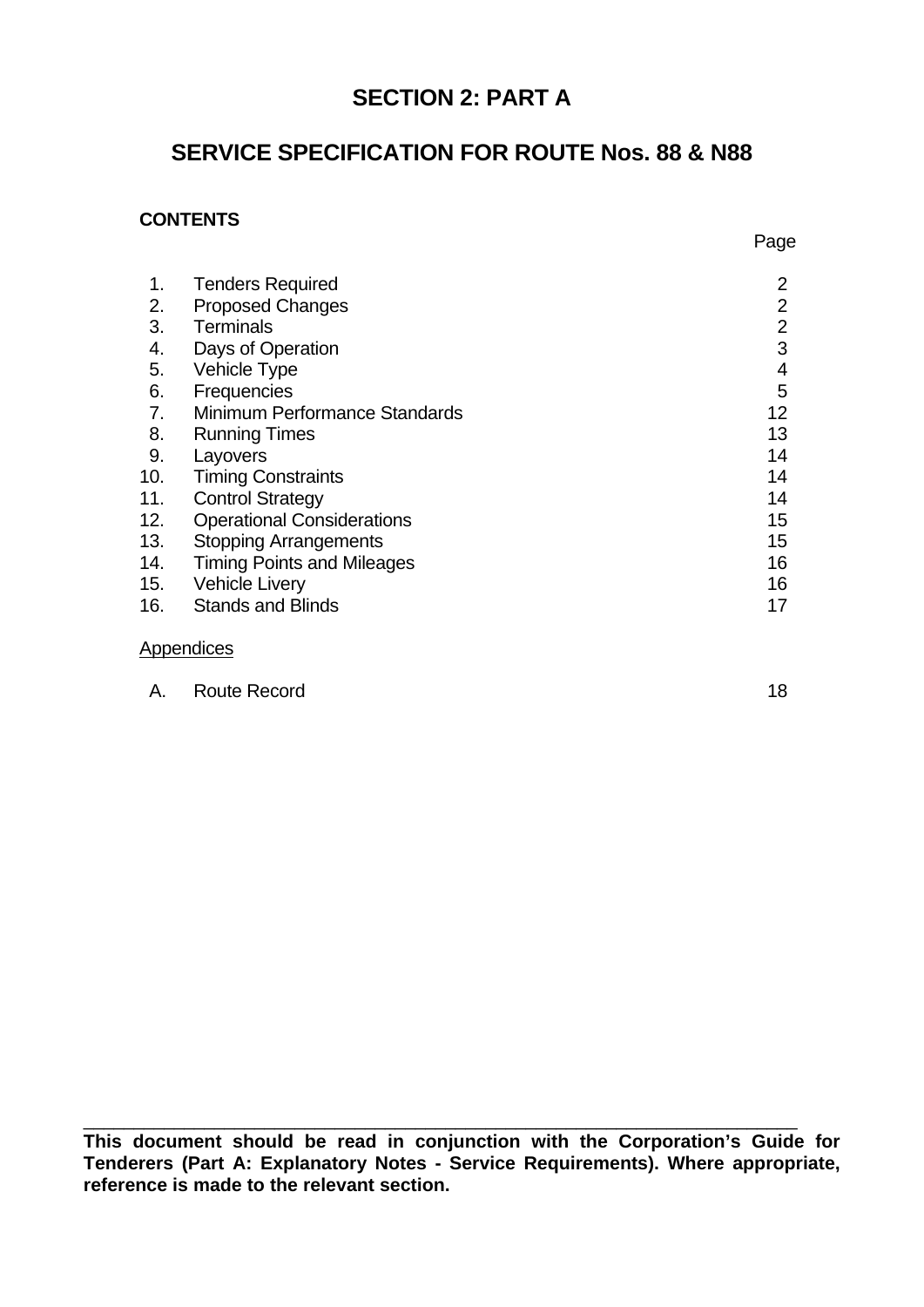## **1. TENDERS REQUIRED**

This document describes the service for which the Corporation requires Tenders and Tenderers **must** submit a fully compliant bid. In addition, Tenderers **may** wish to draw upon their local knowledge to submit alternative bids which offer improved value for money in meeting passenger needs. These might incorporate, for example, different timings, frequencies, route structures and / or vehicles. The Corporation will welcome such bids and give them careful consideration.

For more information, please refer to Section 2.1 of Part A of the Guide for Tenderers.

## **2. PROPOSED CHANGES**

At this time, the Corporation expects to implement a change to the existing service prior to the commencement of the new Route Agreement for Route Nos. 88 & N88:

• Revised schedules for reliability are scheduled for introduction in January 2010.

Tenderers should note that there are no changes proposed as part of this Service Specification for Route Nos. 88 & N88.

- The designation Route No. N88 is used for contractual purposes only. This service will be marketed as Route No. 88. This includes all publicity, including destination blind displays;
- **Tenderers must identify the cost of the Nightly element of this service separately.**

### **3. TERMINALS**

Route Nos. 88 & N88 will operate between Camden Town, Camden Gardens and Clapham Common, Old Town.

Full details of the route to be followed, the permitted terminal workings and the available stands are shown at Appendix A. Tenderers should particularly note the information relating to the shared usage of stands, the taking of meal reliefs and the use of ferry vehicles.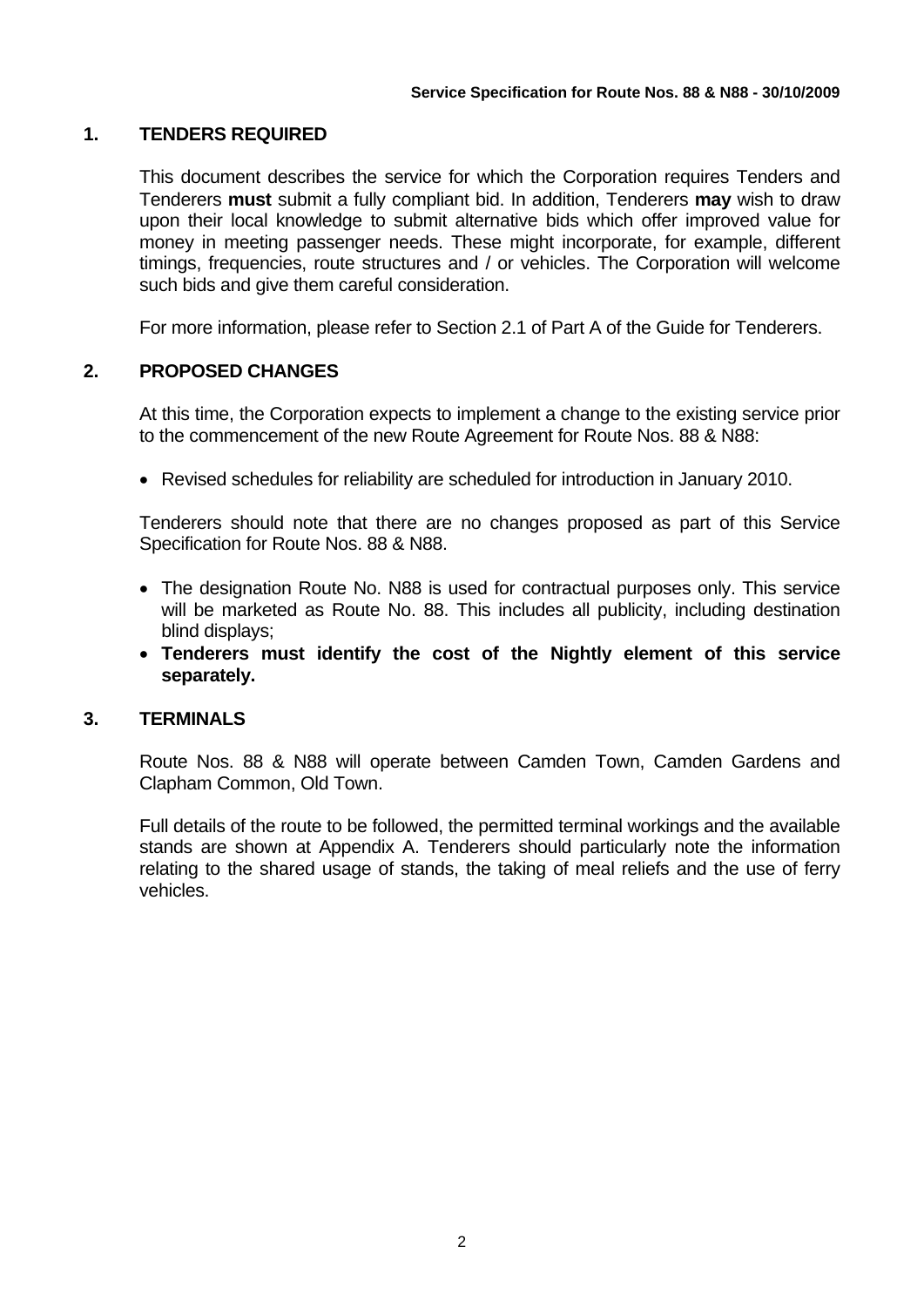## **4. DAYS OF OPERATION**

One timetable must be offered for Route Nos. 88 & N88 which will operate as follows:

| <b>DAY OF OPERATION</b>                      |                                       |
|----------------------------------------------|---------------------------------------|
| Mondays to Fridays                           | Section 6.1                           |
| Saturdays & Good Friday                      | Section 6.2                           |
| Sundays                                      | Section 6.3                           |
| Christmas Day                                | No service                            |
| <b>Boxing Day</b>                            | Section 6.4                           |
| <b>Other Public Holidays</b>                 | Sunday service                        |
| Sunday nights/Monday mornings to Thursday    | Section 6.5                           |
| nights/Friday mornings                       |                                       |
| Friday nights/Saturday mornings to           | Section 6.6                           |
| Saturday nights/Sunday mornings              |                                       |
| New Year's Eve night/New Year's Day morning* | Saturday night/Sunday morning service |
| New Year's Eve night/New Year's Day morning* | Nightly service                       |
| Christmas Eve night/Christmas Day morning    | No service                            |
| Christmas Day night/Boxing Day morning       | No service                            |

\* The New Year's Eve service level should be regarded as a minimum and any frequency increases and/or diversions will be discussed with the successful Tenderer on an annual basis.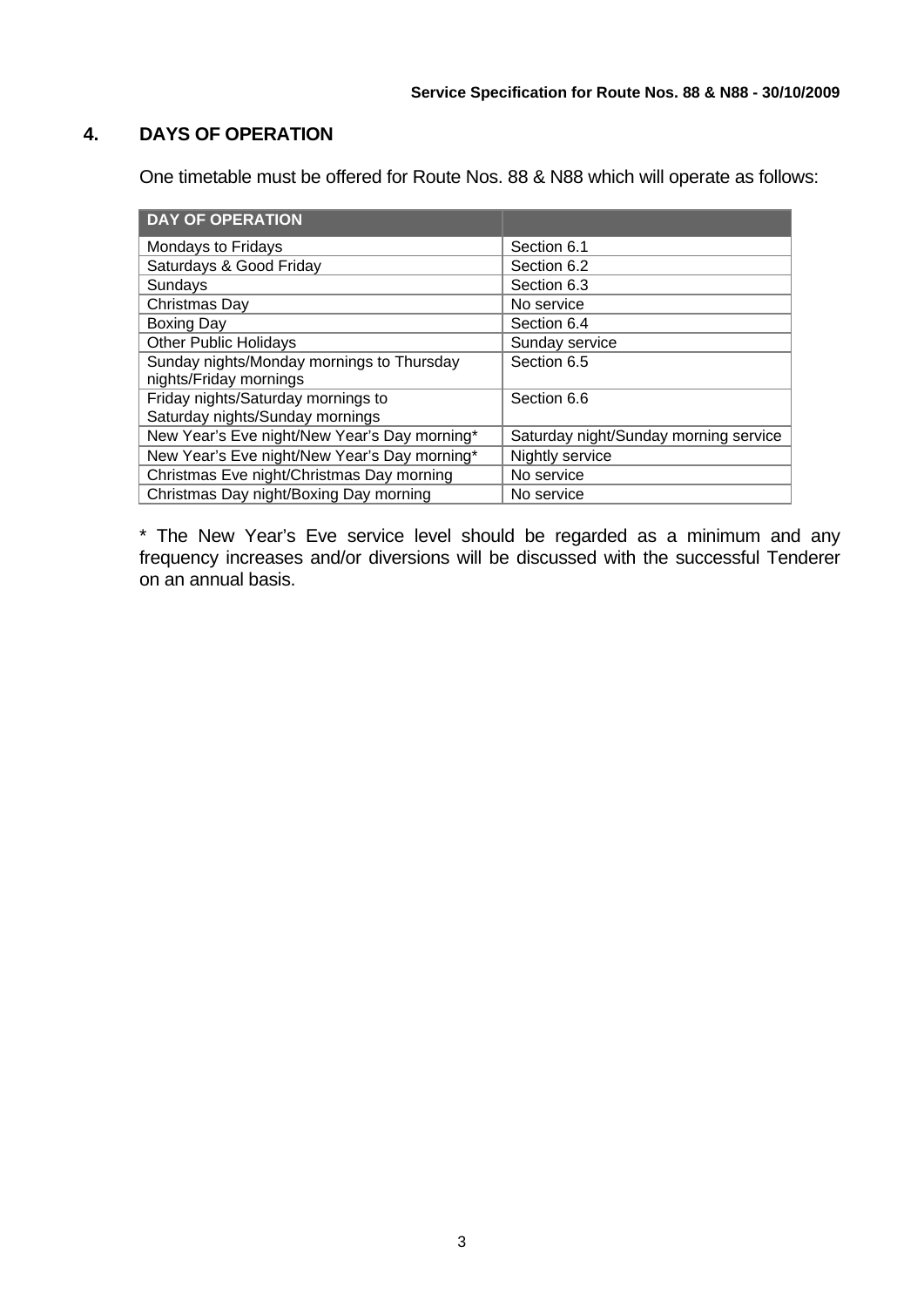#### **5. VEHICLE TYPE**

Please refer to Section 2.5 of Part A of the Guide for Tenderers.

Route Nos. 88 & N88 are currently approved for vehicles which are a maximum of 10.0 metres long and 2.55 metres wide. A formal route test will be required for vehicles which exceed these dimensions. This will be arranged with the successful Tenderer.

The service requirement set out in Section 6 assumes that dual door, double deck buses with a minimum capacity of 87 of which approximately 60 should be seated, will be used on this route. Luggage space should also be provided.

Tenderers must submit proposals based on new vehicles. These must be of a low floor design and be accessible to wheelchairs by means of a powered ramp.

**Bids for both conventional diesel powered vehicles and diesel-electric hybrid vehicles should be submitted and separate prices for both types are required.** 

**Bids based on a mix of hybrid and conventional vehicles would be welcomed, subject to a minimum of 10 hybrid powered vehicles being offered for this route (full hybrid operation should be offered for routes with a vehicle requirement of less than 10).** 

Tenderers should refer to the vehicle design (including accessibility) features contained in Schedule II to Annex B of the Framework Agreement and Section 2 Part B of the Master ITT (Version 2 issued June 2005).

 Tenderers may also submit bids based on using existing vehicles. Tenderers are asked to specify what refurbishment would be carried out on existing buses and the expected timescale of those works. See Master ITT (Version 2 issued June 2005).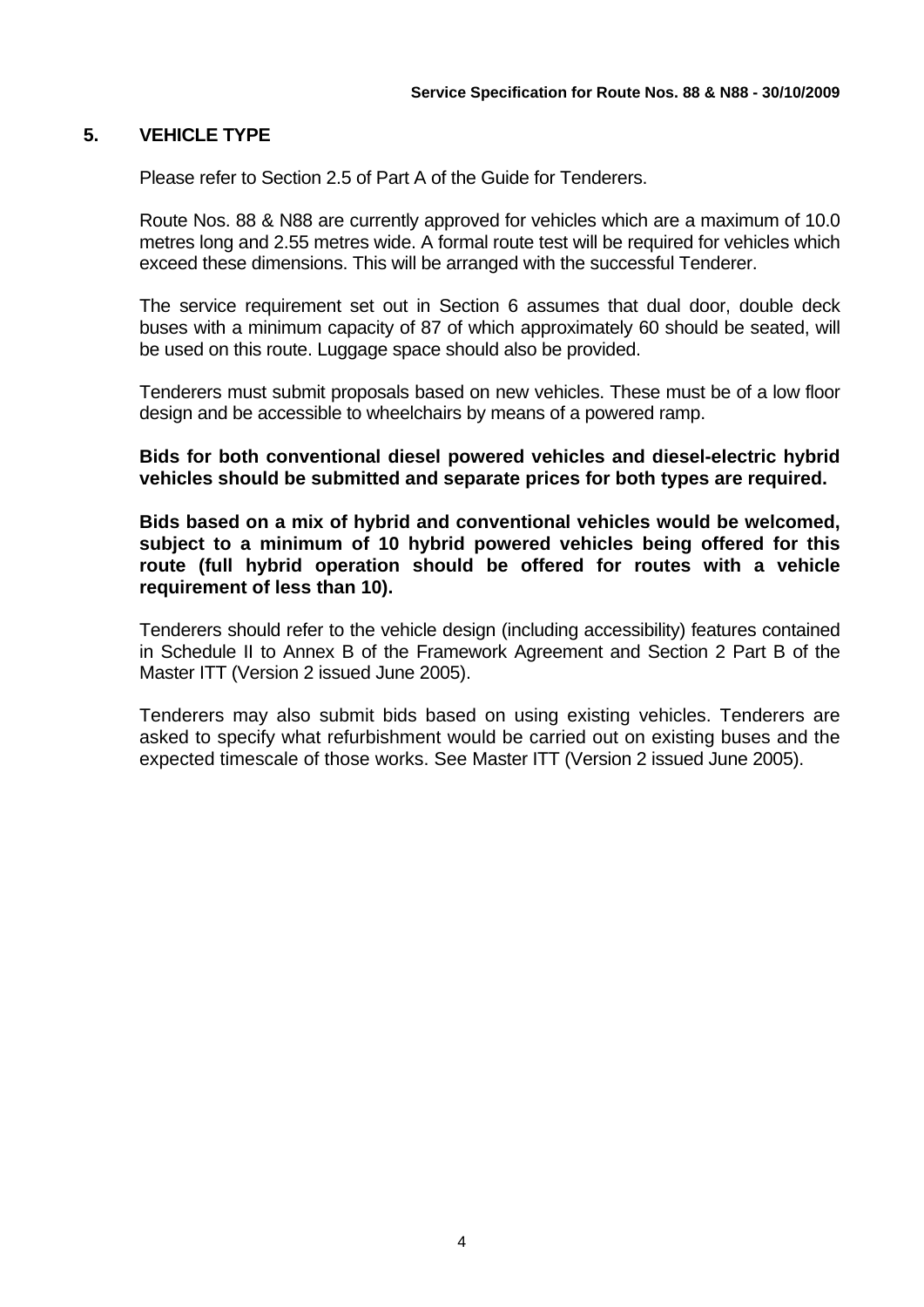#### **6. FREQUENCIES**

The level of service (e.g. every 15 minutes) required by the Corporation is described in terms of the interval between departures. Whilst a completely regular service at the specified frequency should be possible at most times, occasionally a bus may be timetabled to depart up to five minutes earlier or later than the regular time.

Tenderers should note that when the specified frequency changes (e.g. between the peak and midday periods), the scheduled interval between buses should never be greater than that provided by the lower of the two frequencies AT ANY POINT ON THE ROUTE.

Tenderers should note that unless otherwise stated **all** journeys should operate between the terminal points defined in each direction.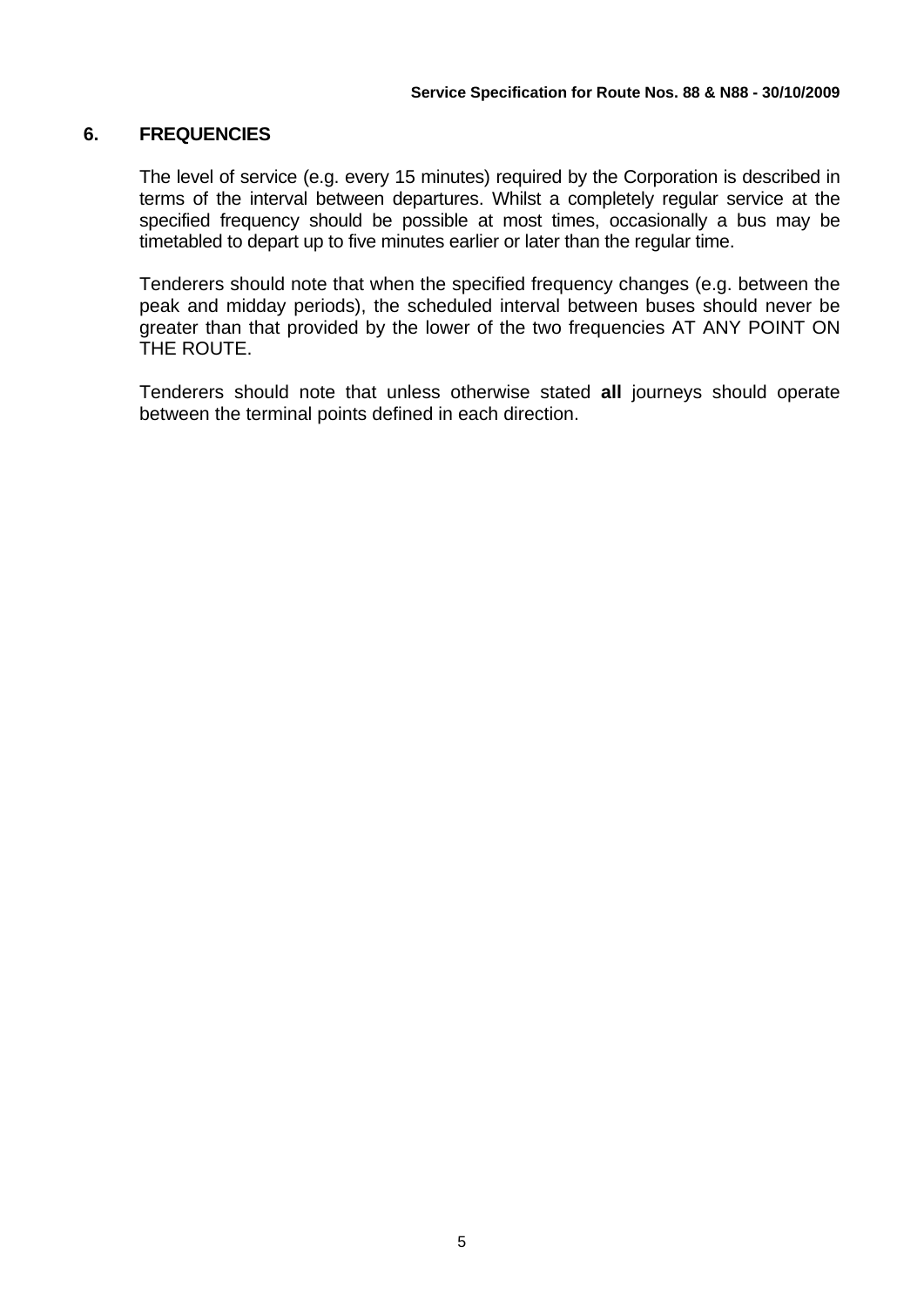#### **6.1 Mondays to Fridays**

1. Camden Town, Camden Gardens to Clapham Common, Old Town

| 0520 - 0625   | Every 12 minutes                       |
|---------------|----------------------------------------|
| $0626 - 0655$ | Every 10 minutes                       |
| $0656 - 1610$ | Every 7 - 8 minutes (8 buses per hour) |
| 1611 - 1710   | Every 6 minutes                        |
| 1711 - 1950   | Every 7 - 8 minutes (8 buses per hour) |
| 1951 - 2040   | Every 10 minutes                       |
| 2041 - 0045   | Every 12 minutes                       |

First departure from Camden Town, Camden Gardens no later than 0525. Last departure from Camden Town, Camden Gardens no earlier than 0040.

Tenderers should ensure that buses are scheduled to be no more than 8 minutes apart at Vauxhall Station between 0730 and 0900 and between 1500 and 1700 and no more than 6 minutes apart between 1700 and 1730.

2. Clapham Common, Old Town to Camden Town, Camden Gardens

| 0445 - 0600 | Every 12 minutes                       |
|-------------|----------------------------------------|
| 0601 - 0625 | Every 10 minutes                       |
| 0626 - 0800 | Every 7 - 8 minutes (8 buses per hour) |
| 0801 - 0900 | Every 6 minutes                        |
| 0901 - 1910 | Every 7 - 8 minutes (8 buses per hour) |
| 1911 - 2000 | Every 10 minutes                       |
| 2001 - 0005 | Every 12 minutes                       |
|             |                                        |

First departure from Clapham Common, Old Town no later than 0450. Last departure from Clapham Common, Old Town no earlier than 2400.

Tenderers should ensure that buses are scheduled to be no more than 8 minutes apart at Warren Street Station between 0745 and 0815 and no more than 6 minutes apart between 0816 and 0845 and no more than 8 minutes apart between 1505 and 1705.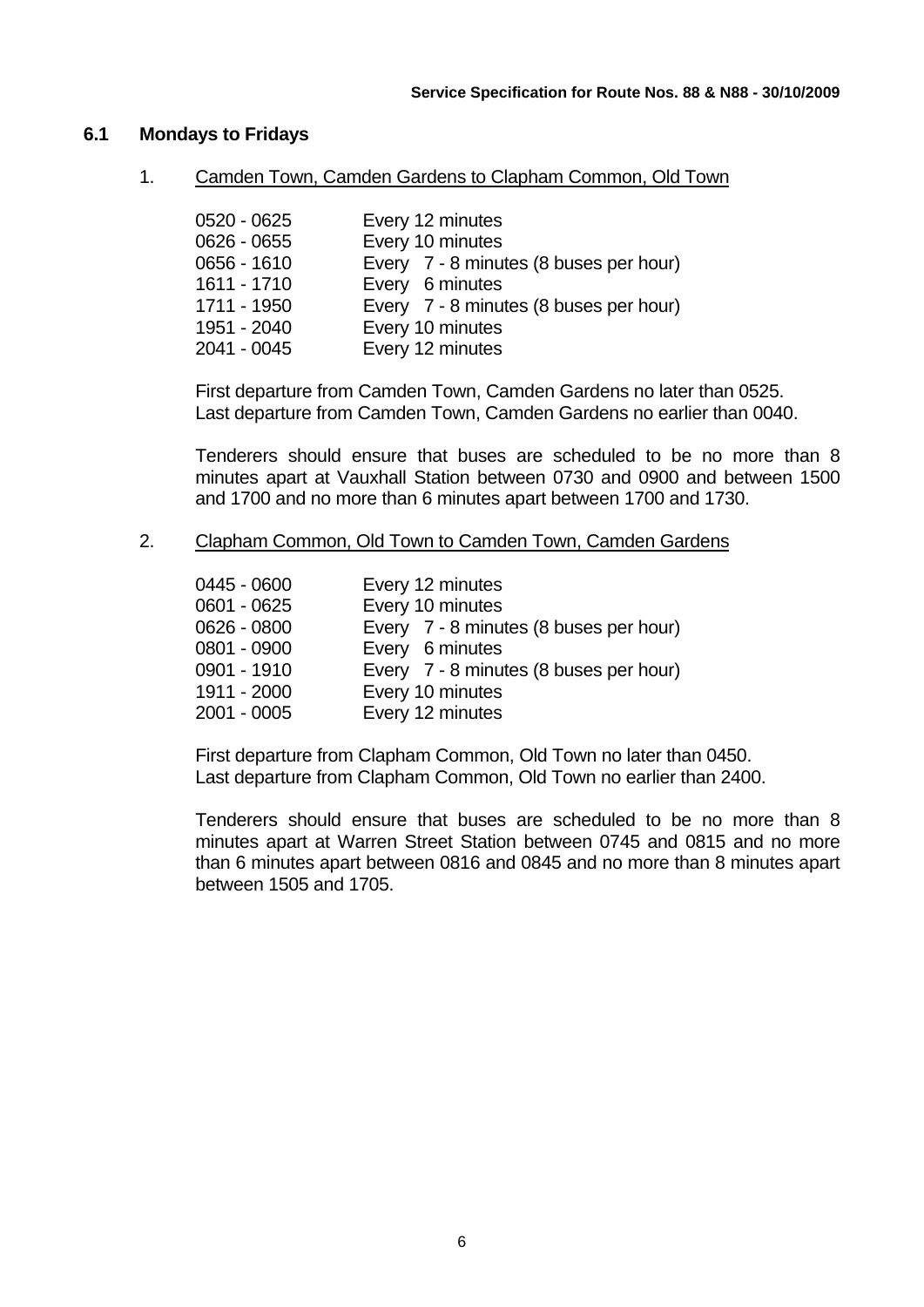#### **6.2 Saturdays & Good Friday**

1. Camden Town, Camden Gardens to Clapham Common, Old Town

| 0520 - 0725 | Every 15 minutes                       |
|-------------|----------------------------------------|
| 0726 - 0845 | Every 10 minutes                       |
| 0846 - 1835 | Every 7 - 8 minutes (8 buses per hour) |
| 1836 - 1925 | Every 10 minutes                       |
| 1926 - 0045 | Every 12 minutes                       |

First departure from Camden Town, Camden Gardens no later than 0525. Last departure from Camden Town, Camden Gardens no earlier than 0040.

Tenderers should ensure that buses are scheduled to be no more than 8 minutes apart at Vauxhall Station between 0930 and 1130.

2. Clapham Common, Old Town to Camden Town, Camden Gardens

| 0445 - 0700 | Every 15 minutes                       |
|-------------|----------------------------------------|
| 0701 - 0820 | Every 10 minutes                       |
| 0821 - 1800 | Every 7 - 8 minutes (8 buses per hour) |
| 1801 - 1900 | Every 10 minutes                       |
| 1901 - 0005 | Every 12 minutes                       |

First departure from Clapham Common, Old Town no later than 0450. Last departure from Clapham Common, Old Town no earlier than 2400.

Tenderers should ensure that buses are scheduled to be no more than 8 minutes apart at Warren Street Station between 0930 and 1130.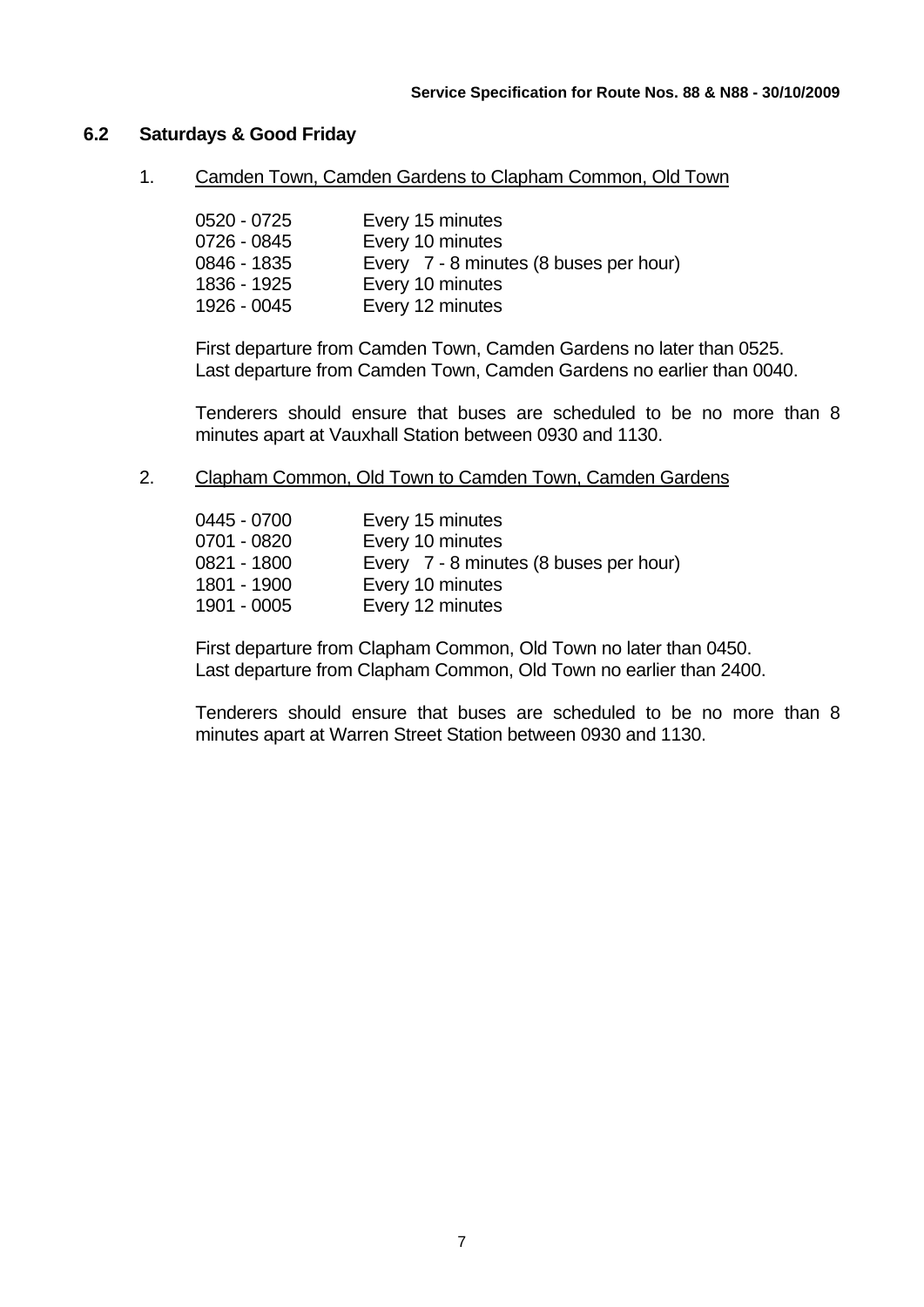#### **6.3 Sundays**

1. Camden Town, Camden Gardens to Clapham Common, Old Town

| 0520 - 0645   | Every 20 minutes |
|---------------|------------------|
| $0646 - 0915$ | Every 15 minutes |
| 0916 - 0045   | Every 12 minutes |

First departure from Camden Town, Camden Gardens no later than 0525. Last departure from Camden Town, Camden Gardens no earlier than 0040.

Tenderers should ensure that buses are scheduled to be no more than 12 minutes apart at Vauxhall Station between 1030 and 1155.

2. Clapham Common, Old Town to Camden Town, Camden Gardens

| 0445 - 0630 | Every 20 minutes |
|-------------|------------------|
| 0631 - 0910 | Every 15 minutes |
| 0911 - 0005 | Every 12 minutes |

First departure from Clapham Common, Old Town no later than 0450. Last departure from Clapham Common, Old Town no earlier than 2400.

Tenderers should ensure that buses are scheduled to be no more than 12 minutes apart at Warren Street Station between 1030 and 1155.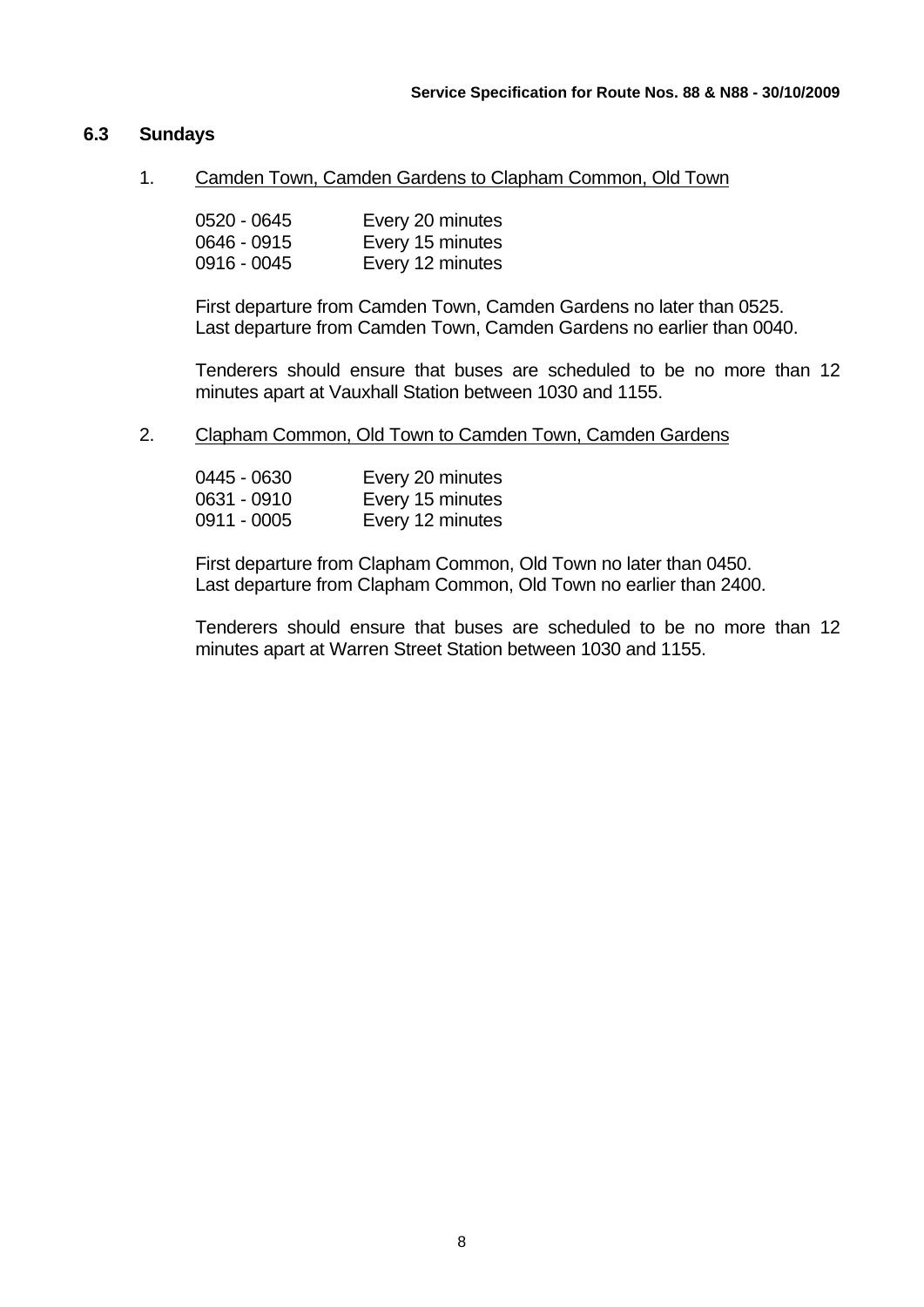#### **6.4 Boxing Day**

1. Camden Town, Camden Gardens to Clapham Common, Old Town

| 0810 - 0915 | Every 15 minutes |
|-------------|------------------|
| 0916 - 0045 | Every 12 minutes |

First departure from Camden Town, Camden Gardens no later than 0815. Last departure from Camden Town, Camden Gardens no earlier than 0040.

Tenderers should ensure that buses are scheduled to be no more than 12 minutes apart at Vauxhall Station between 1030 and 1155.

2. Clapham Common, Old Town to Camden Town, Camden Gardens

| 0805 - 0910 | Every 15 minutes |
|-------------|------------------|
| 0911 - 0005 | Every 12 minutes |

First departure from Clapham Common, Old Town no later than 0810 Last departure from Clapham Common, Old Town no earlier than 2400.

Tenderers should ensure that buses are scheduled to be no more than 12 minutes apart at Warren Street Station between 1030 and 1155.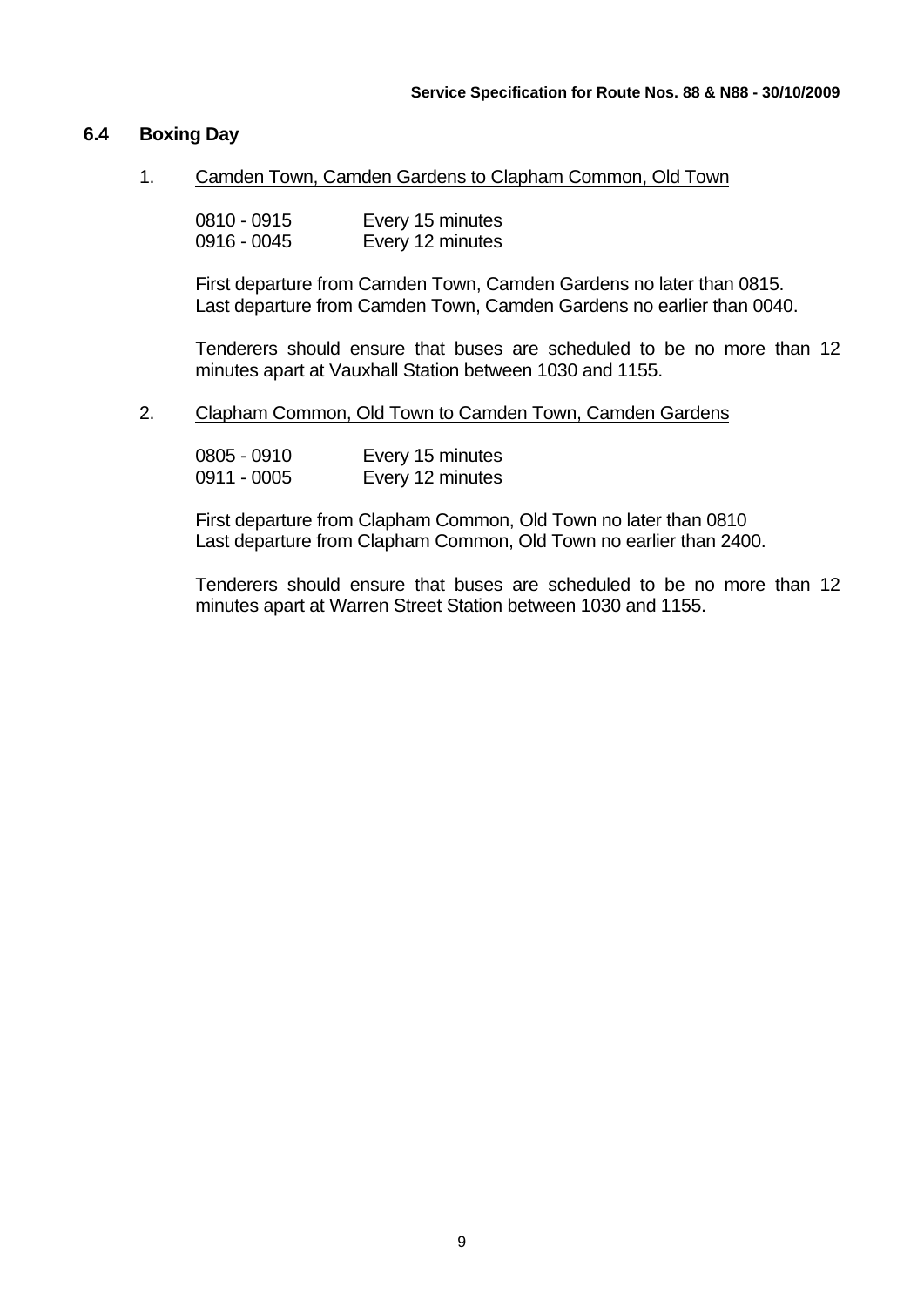### **6.5 Sunday nights/Monday mornings to Thursday nights/Friday mornings**

1. Camden Town, Camden Gardens to Clapham Common, Old Town

0055 - 0505 Every 30 minutes

First departure from Camden Town, Camden Gardens no later than 0100. Last departure from Camden Town, Camden Gardens no earlier than 0500.

#### 2. Clapham Common, Old Town to Camden Town, Camden Gardens

0025 - 0435 Every 30 minutes

First departure from Clapham Common, Old Town no later than 0030. Last departure from Clapham Common, Old Town no earlier than 0430.

#### **Tenderers must identify the cost of the Nightly element of this service separately.**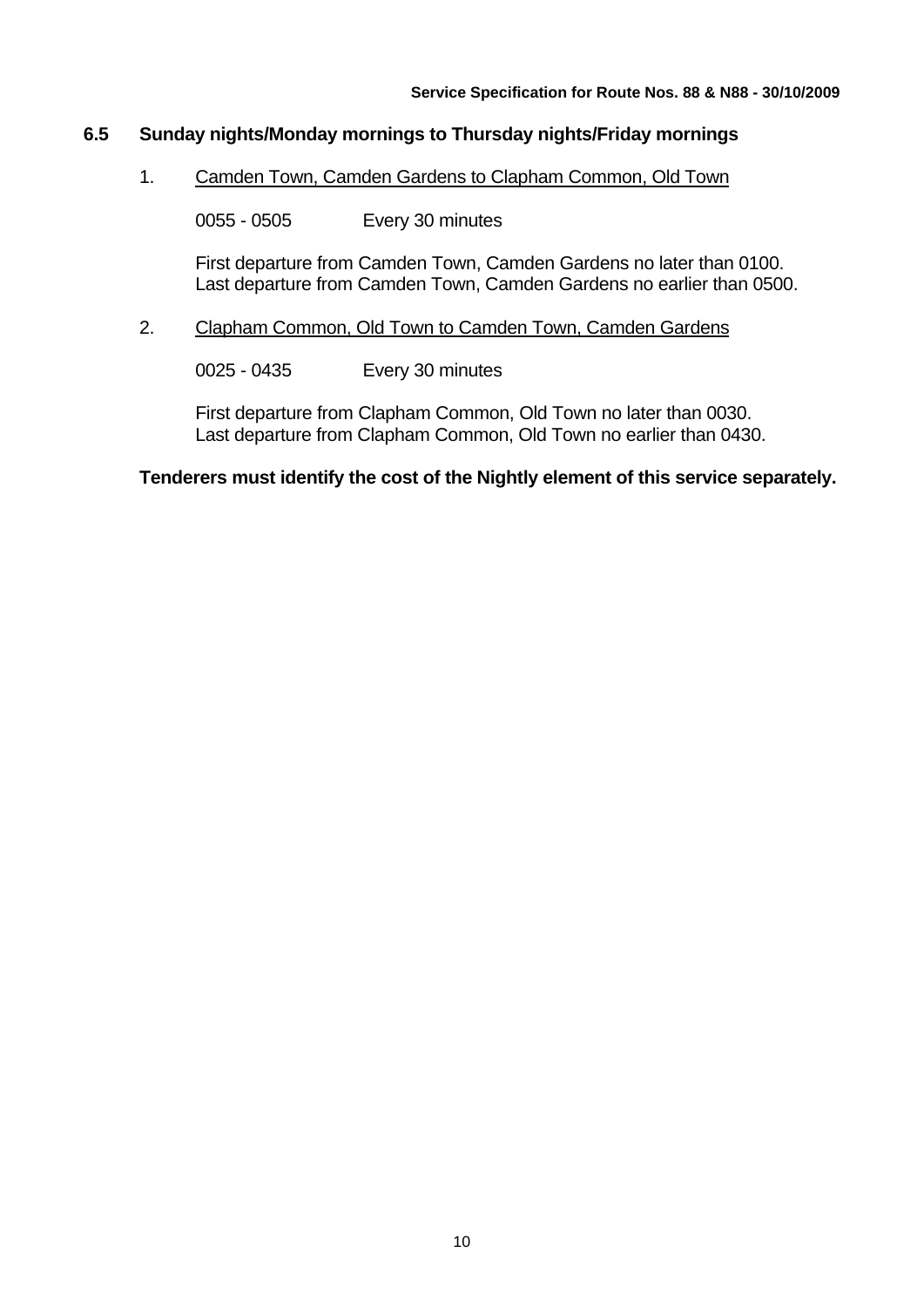### **6.6 Friday nights/Saturday mornings to Saturday nights/Sunday mornings**

1. Camden Town, Camden Gardens to Clapham Common, Old Town

0055 - 0505 Every 20 minutes

First departure from Camden Town, Camden Gardens no later than 0100. Last departure from Camden Town, Camden Gardens no earlier than 0500.

#### 2. Clapham Common, Old Town to Camden Town, Camden Gardens

0025 - 0435 Every 20 minutes

First departure from Clapham Common, Old Town no later than 0030. Last departure from Clapham Common, Old Town no earlier than 0430.

#### **Tenderers must identify the cost of the Nightly element of this service separately.**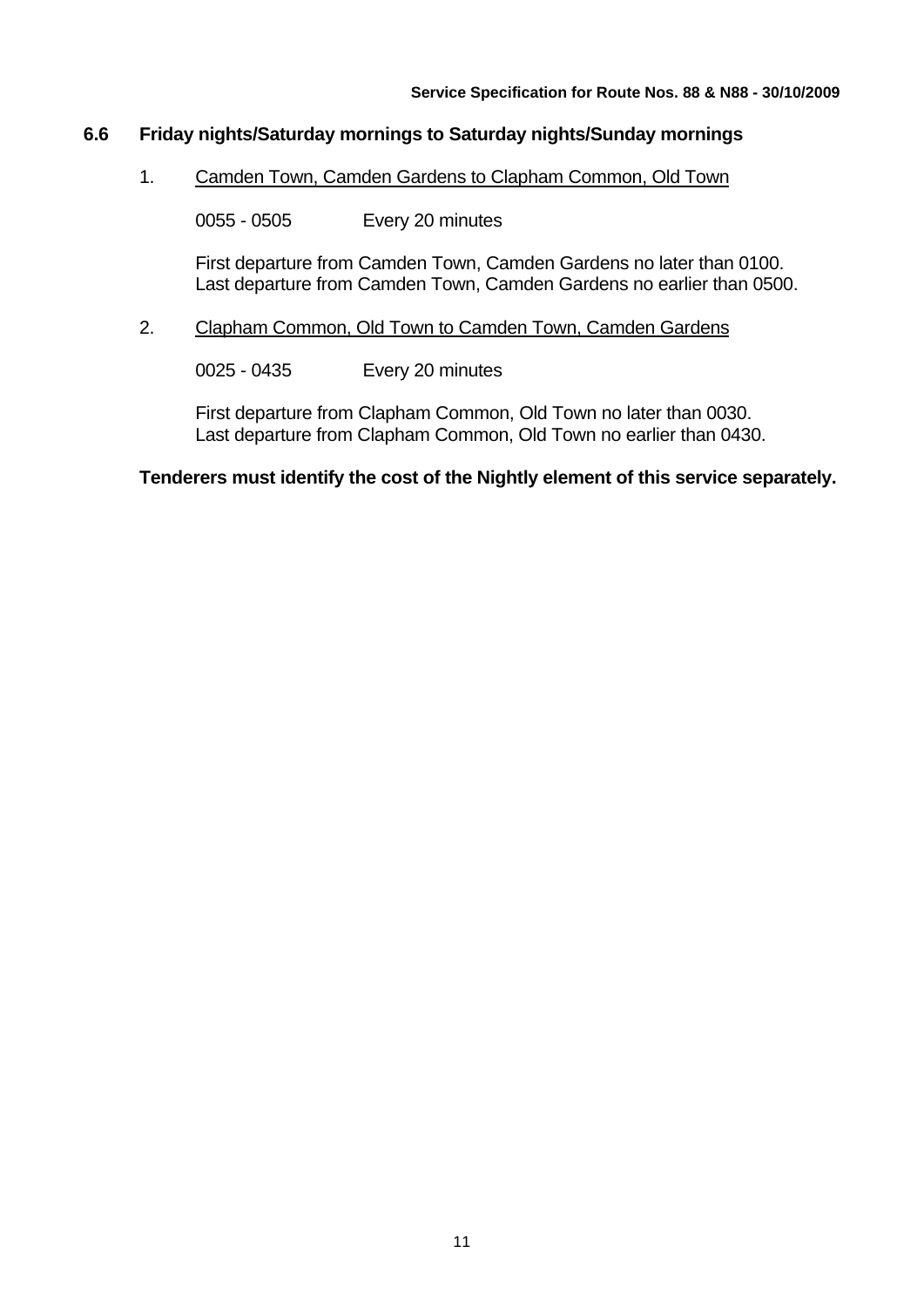#### **7. MINIMUM PERFORMANCE STANDARDS**

Please refer to Section 2.7 of Part A of the Guide for Tenderers.

Tenderers should note that the objective of the Operator of Route Nos. 88 & N88 shall be to operate all scheduled mileage and adhere **fully** to the published timetable. The Operator must use its best endeavours to achieve this.

The **minimum** standards of acceptable performance for Route No. 88 shall be:

| Average Excess Wait Time: | No more than 1.30 minutes |
|---------------------------|---------------------------|
| Minimum Operated Mileage: | No less than 98.00%       |

The **minimum** standards of acceptable performance for Route No. N88 shall be:

| Departing on Time        | No less than 85.00% |
|--------------------------|---------------------|
| Minimum Operated Mileage | No less than 99.00% |

or as notified by the Corporation from time to time. The Operator will be required to achieve or better the standards.

It is unlikely that the minimum number of QSI surveys for performance measurement will be conducted on Route No. N88 at present. However, this may change at a later date.

#### **QSI Thresholds**

The QSI threshold is the standard of performance to be achieved by the operator in order to qualify for an automatic contract extension (in accordance with Schedule IX of the Framework Agreement).

Average Excess Wait Time Threshold = 1.15 minutes

It is unlikely that the minimum number of QSI surveys for Threshold measurement will be conducted on Route No. N88 at present. However, this may change at a later date when a Threshold figure may be published.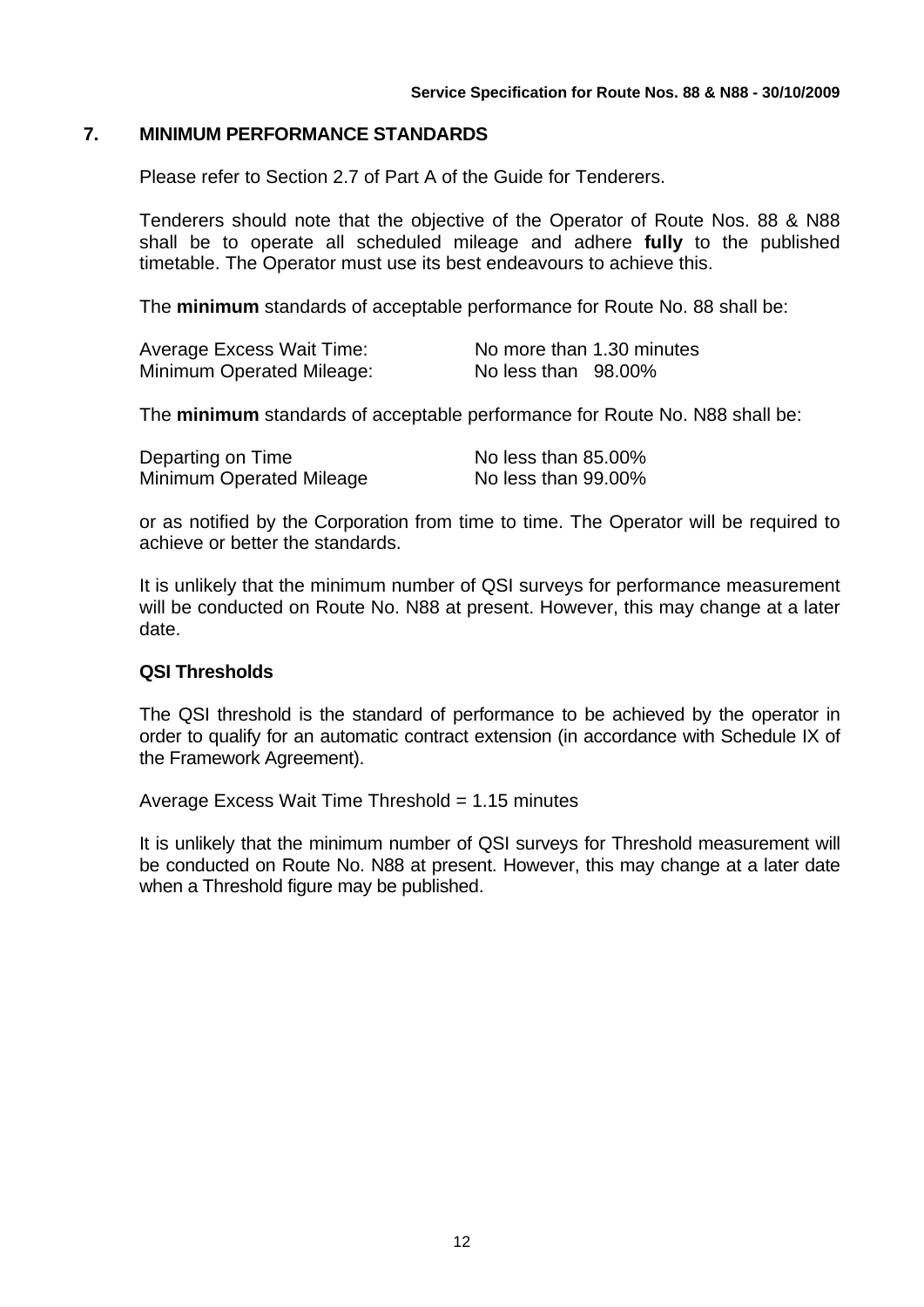#### **7. MINIMUM PERFORMANCE STANDARDS - continued**

#### **Summary of proposed QSI coverage: Route Nos. 88 & N88**

Note: While London Buses undertakes to carry out QSI surveys at the times and locations specified below, it may prove impossible to rearrange a survey cancelled or nullified at short notice.

| <b>Towards Camden Town, Camden</b> | <b>Towards Clapham Common, Old Town</b> |
|------------------------------------|-----------------------------------------|
| <b>Gardens</b>                     |                                         |
| Clapham Common                     | <b>Camden Town</b>                      |
| Vauxhall                           | <b>Oxford Circus</b>                    |
| <b>Oxford Circus</b>               | <b>Trafalgar Square (Whitehall)</b>     |
|                                    | Vauxhall                                |

Total scheduled manual QSI surveys per quarter = 112*.*

#### **8. RUNNING TIMES**

The current timetables for Route Nos. 88 & N88 can be viewed by prospective Tenderers on Caesar. Attention is drawn to the variations in running times at different times of the day. Please refer to Section 2.8 of Part A of the Guide for Tenderers for further information.

Tenderers should carefully check the existing running times to ensure that they are appropriate in present traffic conditions. Tenderers should particularly check the existing running times for Mondays to Fridays morning interpeak and Saturday and Sunday shopping periods.

When reviewing existing, and devising new, running times Tenderers should refer to:

- the minimum performance standards for Route Nos. 88 & N88 in Section 7 above:
- the historical performance data provided in Section 1 Part B of the introduction to this ITT;

the paragraph in Section 12 referring to the proposed extension of the Cashless Boarding zone throughout the whole of the London area.

Tenderers may consider if school summer holiday schedules, incorporating running time reductions, are desirable for this route. In this event, schedules and costs must be submitted separately.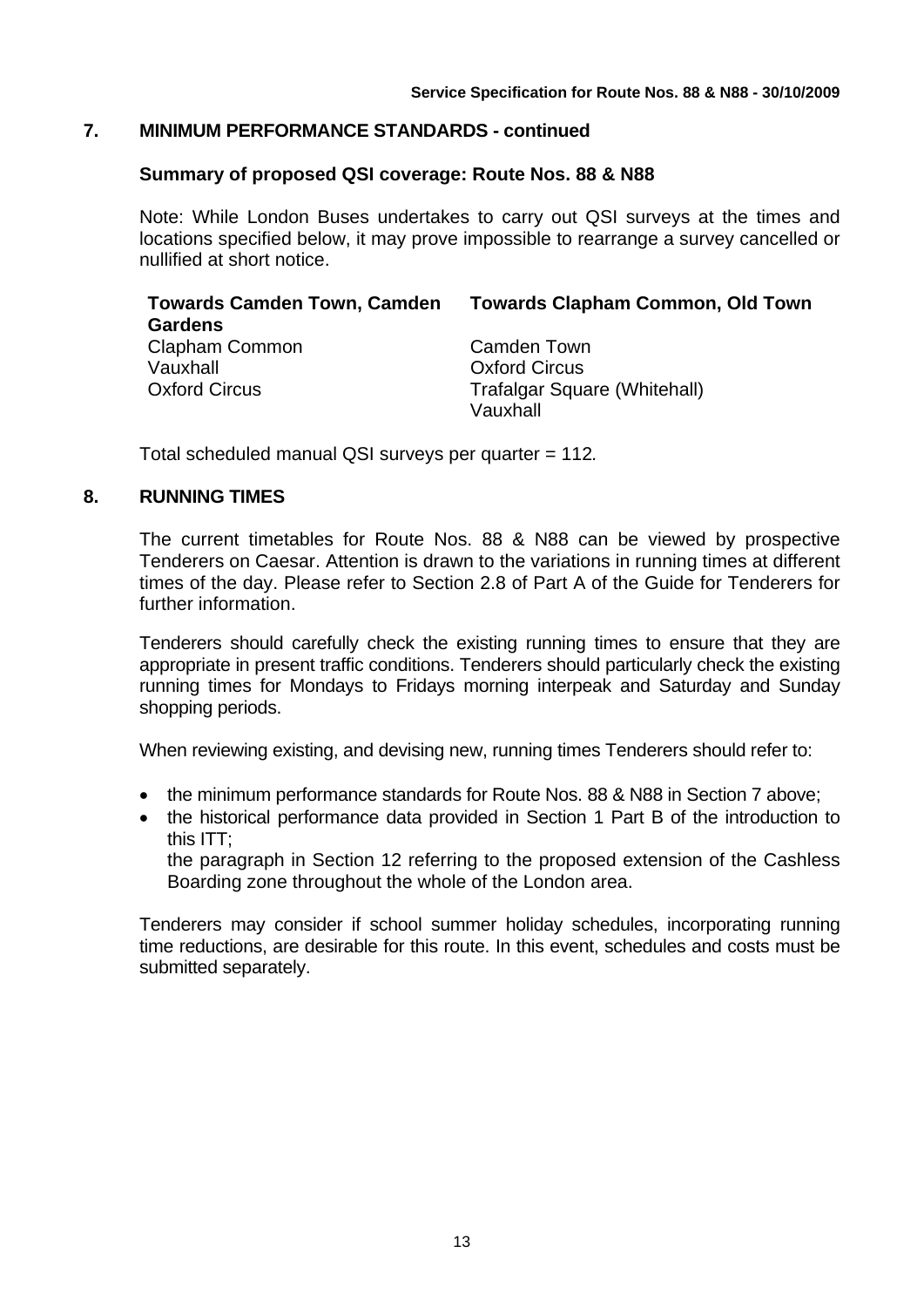## **9. LAYOVERS**

Under normal circumstances, layover time on stands and at bus stations should be restricted to that required to provide a reliable service. Longer layovers for any other purpose may only be taken with the permission of the Corporation.

#### **10. TIMING CONSTRAINTS**

Route No. 88 should interwork with Route No. N88 to form a seamless 24 hour service.

Tenderers submitting bids should bear this requirement in mind when compiling schedules. This requirement will be negotiated with the successful Tenderer for this route to ensure that optimal interworking/separation is delivered within its schedules.

#### **11. CONTROL STRATEGY**

Route Nos. 88 & N88 can suffer from the effects of traffic congestion, making some form of route control essential in order to achieve or better the minimum performance standards for this route.

Tenderers should submit proposals on the control strategy they intend to adopt and the type of control they would intend to use by completing the form provided in Section 3: Part 7 of this ITT. The cost of this control should be included within the main Tender price.

Tenderers should also indicate how they intend to facilitate driver changeovers and meal reliefs for this route.

Further information is provided in Section 2.11 of Part A of the Guide for Tenderers.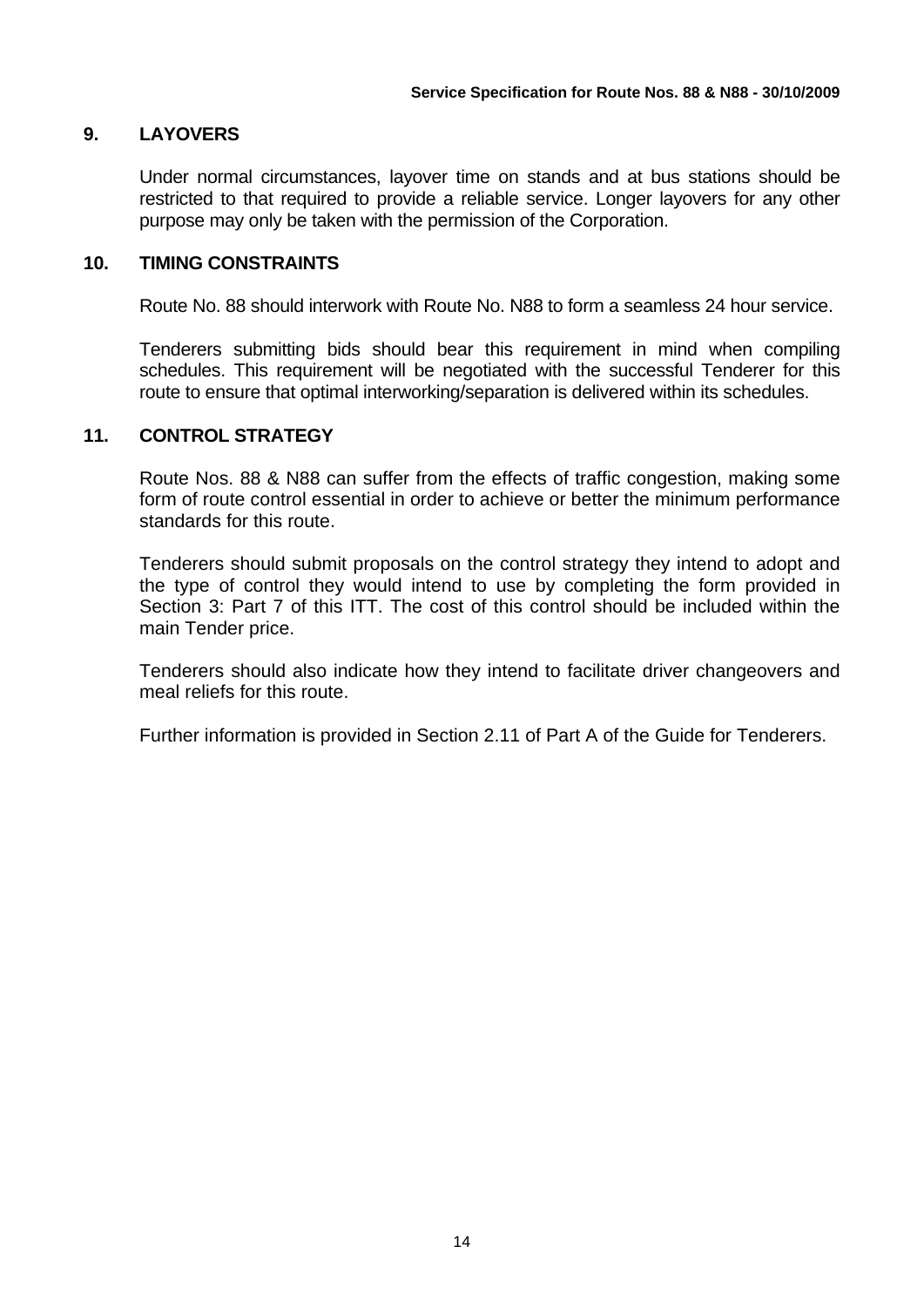#### **12. OPERATIONAL CONSIDERATIONS**

Tenderers should note the following operating considerations affecting Route Nos. 88 & N88:

- Route Nos. 88 & N88 can suffer from unpredictable traffic delays within Central London (Trafalgar Square, Piccadilly Circus and Oxford Circus areas), particularly during the shopping periods and Friday & Saturday nights;
- Route No. 88 can suffer from extensive delays during the Sunday shopping period, due to the weekly market held at Camden.

Tenderers should also note the following factors / events which may have an impact on Route Nos. 88 & N88 in the foreseeable future:

- London Borough of Lambeth are considering making urban realm changes to Clapham Common which may involve alterations to the current stand arrangements;
- It is anticipated that Cashless Boarding will be extended throughout London at some stage during the lifetime of this contract. **This is expected to lead to significant savings in running and recovery times to bus routes, and, therefore, potential resource (cycle time and PVR) savings are expected. Tenderers are required to identify and submit the level of savings per vehicle that could be achieved by reducing peak vehicle requirement, and / or how reliability targets could be revised when the Scheme is introduced.**

The above factors have been included to assist Tenderers and represents the information currently available to the Corporation. Tenderers should make their own enquiries about events which may impact upon the route and should form their own views about their likely effect upon it.

#### **13. STOPPING ARRANGEMENTS**

Buses operating on Route Nos. 88 & N88 must serve all stops on the line of route designated for the route.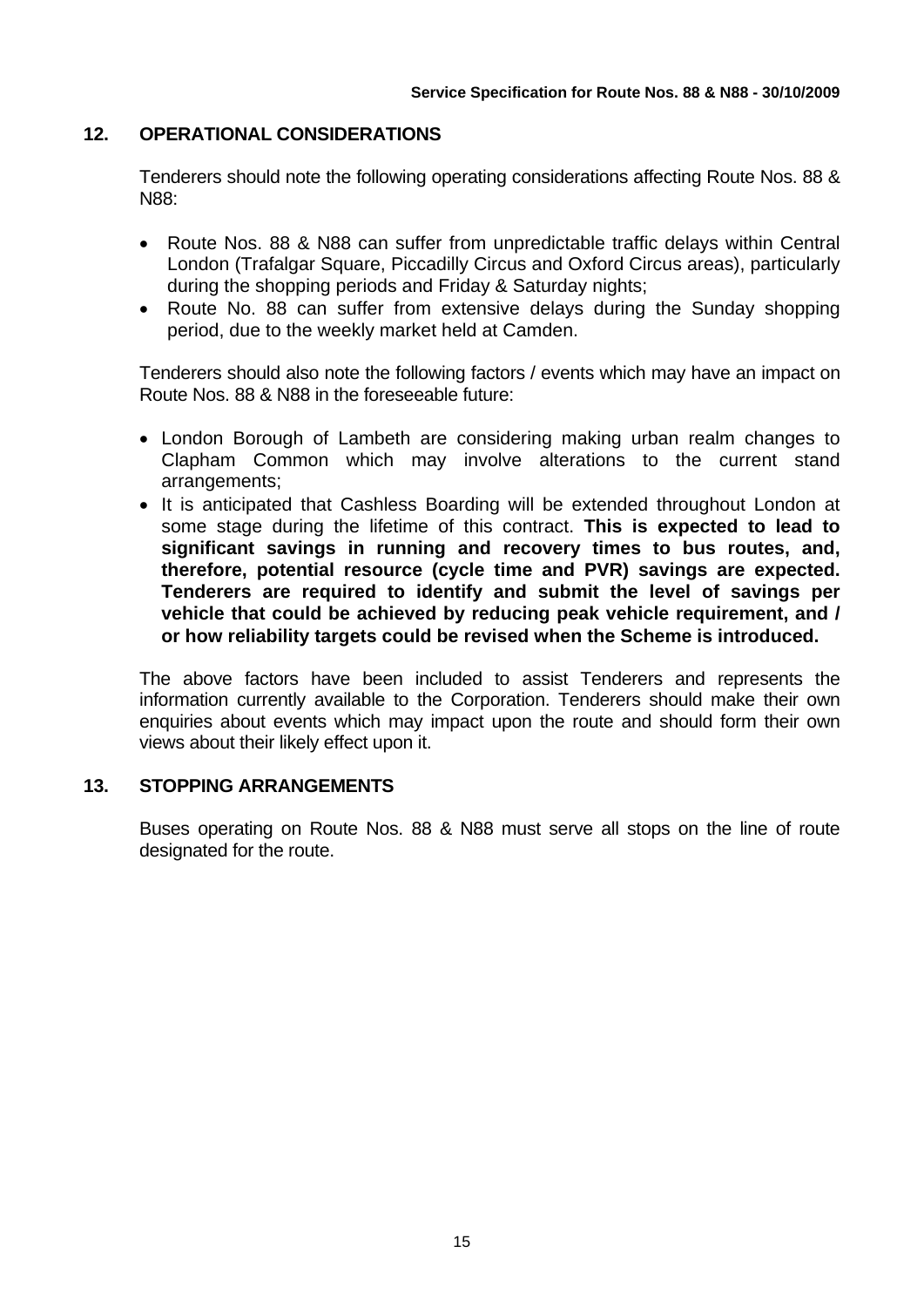#### **14. TIMING POINTS & MILEAGES**

#### **Timing Points**

The required timing points (and codes) are shown in Caesar.

#### **Mileages for Route Nos. 88 & N88**

Camden Town, Camden Gardens to Clapham Common, Old Town 7.9 miles Clapham Common, Old Town to Camden Town, Camden Gardens 7.4 miles

Tenderers should note that:

• these measurements are believed to be accurate to within 0.5 miles, but no warranty or representation as to accuracy is given;

• out of service stand workings have not been measured and are not included within the above measurements;

• if alternative or additional measurements are used by the Tenderer, these must be stated in the tender submission;

• point to point measurements pertaining to recognised curtailment points or alternative terminals will be agreed with the successful Tenderer once the contract has been awarded.

#### **15. VEHICLE LIVERY**

All vehicles to be used on Route Nos. 88 & N88 from the commencement of the new Route Agreement must be in a livery that is exclusively Corporation red. The paint should be matched accurately to the colour as defined by the following manufacturer's specifications:

ICI London Bus Red P498 FPF 3

Other manufacturers should also be able to produce this specification from the ICI colour chart.

This requirement does not include the lower panels which may be in a different colour but which shall not exceed 50cm in height, or the rooftop which should be painted white so as to reduce temperatures inside the vehicle during the summer months.

The positioning and size of Operators' logos are to be agreed between the Operator and the Corporation and, where possible, these should be above the front doors on the nearside of the vehicles and above the drivers' offside cab windows.

All livery proposals must be submitted to the Contracts Tendering Manager for approval.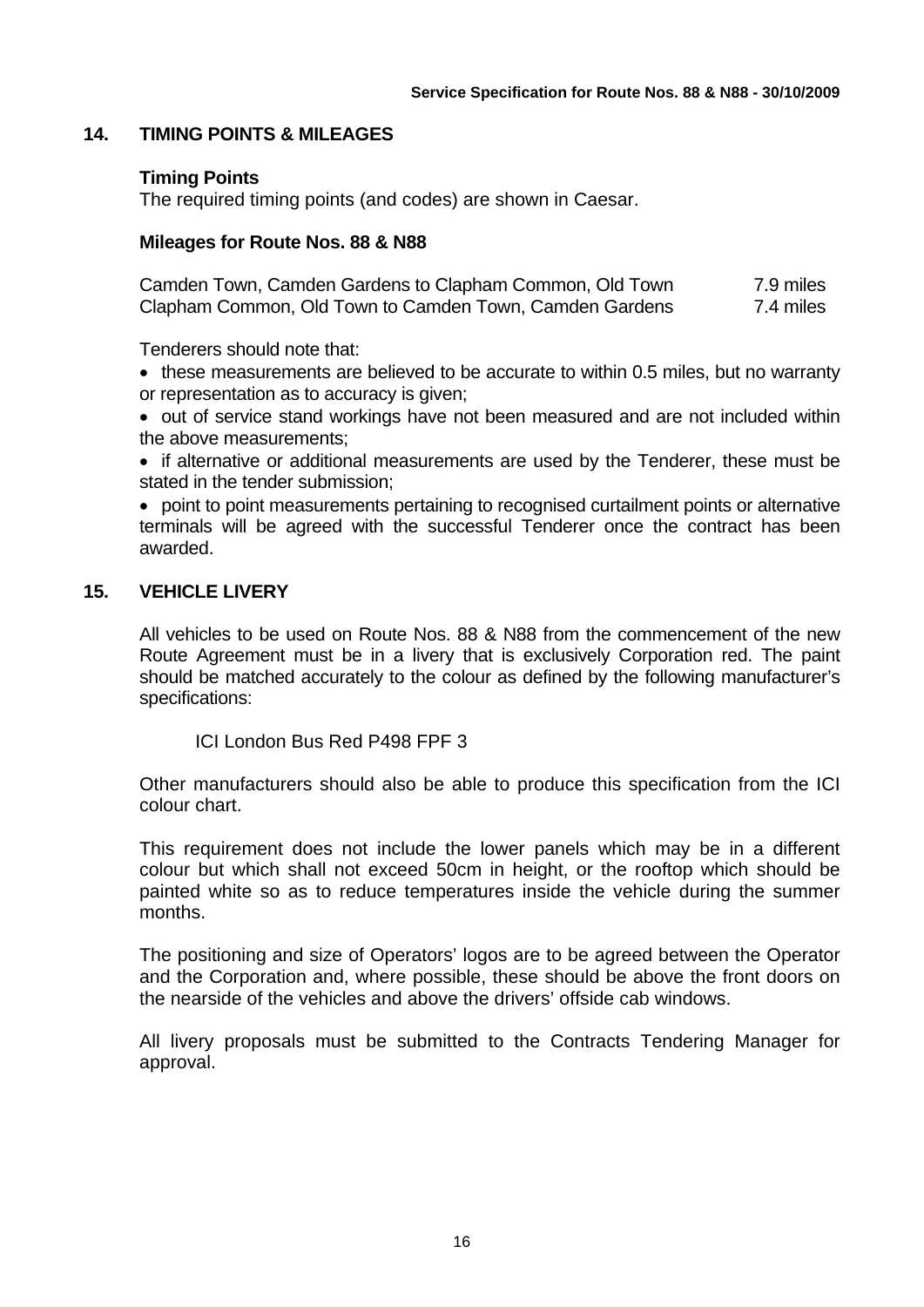#### **16. STANDS AND BLINDS**

Tenderers should note that under normal circumstances, the specific restrictions relating to each stand will apply to the whole stand at all times. Any variation to such standing arrangements must be agreed by the Corporation. In addition, Tenderers should note the following general requirements:

- 1) Drivers MUST switch off engines during layover periods at bus stations or on stands.
- 2) No meal reliefs may be taken on any stand (on or off line of route) without the permission of the Corporation.
- 3) No crew ferry vehicles may enter any stand (on or off line of route) without the permission of the Corporation.
- 4) Destination blind displays to be used are shown under each stand description. Tenderers may suggest, within their bids, alternative blind displays.
- 5) The intermediate (also known as via) blind display to be used on the nearside of the vehicle is shown in the box below:

88 via Vauxhall

For further information, please refer to Annex C of the Framework Agreement: General Conditions relating to the use of London Buses' Bus Stations and Stands.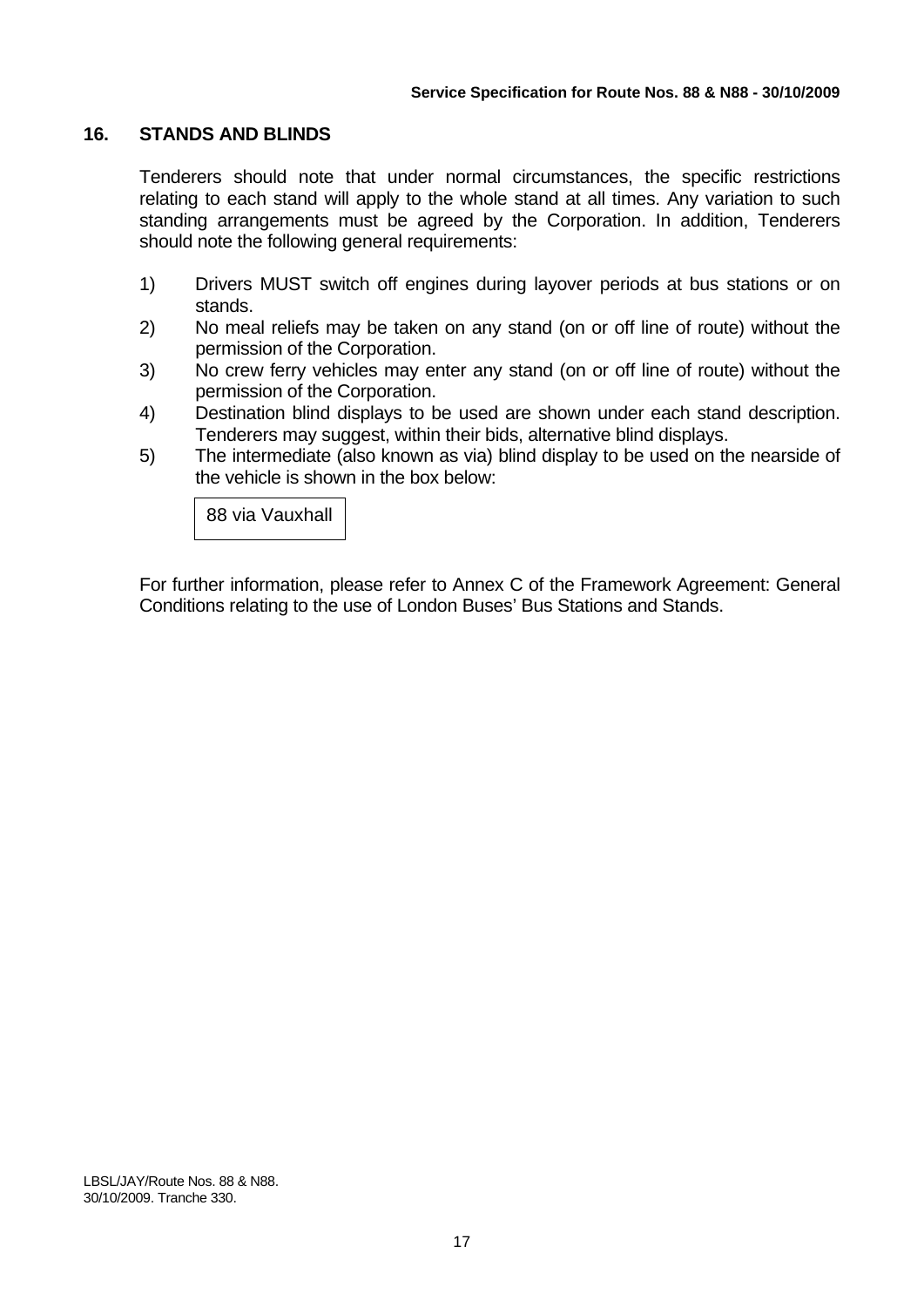# **LONDON BUSES - ROUTE DESCRIPTION**

## **ROUTE 88: Camden Town, Camden Gardens - Clapham Common, Old Town (24 hour service)**

**Date of Structural Change:** 11 December 2010. **Date of Service Change:** 11 December 2010. **Reason for Issue:** New Tender.

## **STREETS TRAVERSED**

**Towards Clapham Common, Old Town:** Camden Gardens, Camden Street, Camden Road, Bayham Street, Crowndale Road, Hampstead Road, Harrington Square (East And South Sides), Hampstead Road, Euston Road, Great Portland Street, New Cavendish Street, Portland Place, Langham Place, Regent Street, Piccadilly Circus, Haymarket, Cockspur Street, Trafalgar Square (South Side), Charing Cross, Whitehall, Parliament Street, Parliament Square (East And South Sides), Broad Sanctuary, Victoria Street, Great Smith Street, Marsham Street, John Islip Street, Bessborough Gardens, Vauxhall Bridge Road, Vauxhall Bridge, Bridgefoot, Vauxhall Bus Station, South Lambeth Place, South Lambeth Road, Clapham Road, Clapham High Street, Clapham Common South Side, Long Road, Rookery Road, Clapham Common North Side, The Polygon, Old Town.

**Towards Camden Town, Camden Gardens:** Old Town, The Pavement, Clapham Common South Side, Clapham High Street, Clapham Road, South Lambeth Road, Parry Street, Vauxhall Bus Station, Bridgefoot, Vauxhall Bridge, Bessborough Gardens, John Islip Street, Bulinga Street, Herrick Street, Marsham Street, Great Smith Street, Victoria Street, Broad Sanctuary, Parliament Square, Parliament Street, Whitehall, Charing Cross, Trafalgar Square (South Side), Cockspur Street, Pall Mall, Waterloo Place, Regent Street, Piccadilly Circus, Regent Street, Langham Place, Portland Place, Devonshire Street, Great Portland Street, Euston Road, Hampstead Road, Camden High Street, Kentish Town Road, Camden Gardens.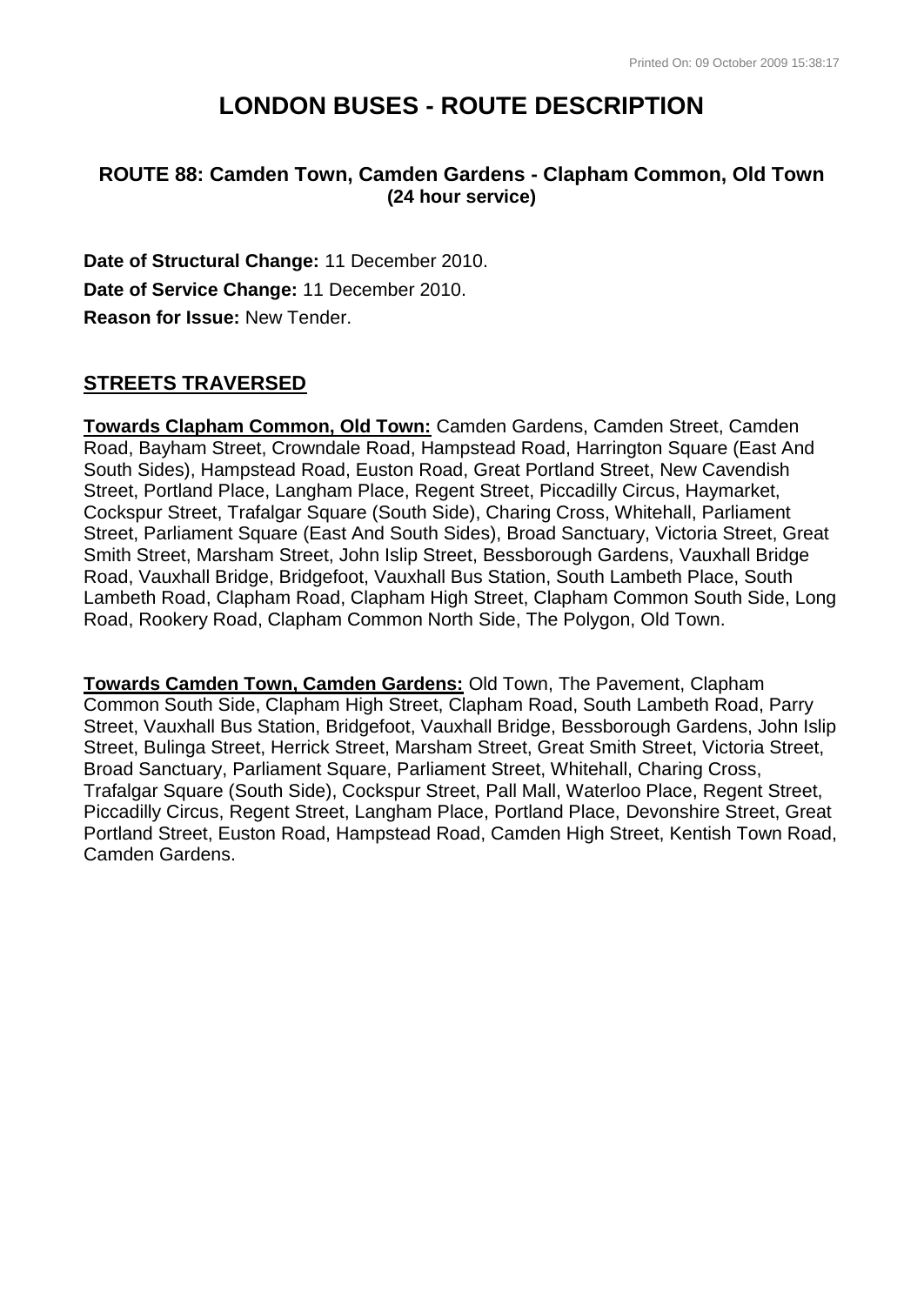## **STANDING AND TURNING POINTS**

### **CAMDEN TOWN, CAMDEN GARDENS**

Public stand for three buses on north side of Camden Gardens, commencing 3 metres west of Camden Street and extending 31 metres west to a point 3 metres east of Kentish Town Road.

Buses proceed from Camden Gardens direct to stand, departing to Camden Gardens. Set down in Camden Gardens, at Stop C and pick up in Camden Gardens, at Stop C.

| AVAILABILITY:          | At any time.                                                                 |
|------------------------|------------------------------------------------------------------------------|
|                        | OPERATING RESTRICTIONS: No more than 2 buses on Route 88 should be scheduled |
|                        | to stand at any one time.                                                    |
| <b>MEAL RELIEFS:</b>   | No meal relief vehicles to stand at any time.                                |
| <b>FERRY VEHICLES:</b> | No ferry vehicles to park on stand at any time.                              |
| DISPLAY:               | Camden Town.                                                                 |

## **MORNINGTON CRESCENT STATION (from CLAPHAM COMMON, OLD TOWN)**

Public stand for two buses on east side (offside) of Hampstead Road, commencing 49 metres south of Harrington Square (north arm) and extending 26 metres south. Buses proceed from Hampstead Road direct to stand, departing via Hampstead Road and Harrington Square to Hampstead Road. Set down in Hampstead Road, at Stop B and pick up in Hampstead Road, at Stop W.

| AVAILABILITY:                  | At any time.                                    |
|--------------------------------|-------------------------------------------------|
| <b>OPERATING RESTRICTIONS:</b> | Unscheduled curtailments only.                  |
| <b>MEAL RELIEFS:</b>           | No meal relief vehicles to stand at any time.   |
| <b>FERRY VEHICLES:</b>         | No ferry vehicles to park on stand at any time. |
| DISPLAY:                       | <b>Mornington Crescent.</b>                     |
|                                |                                                 |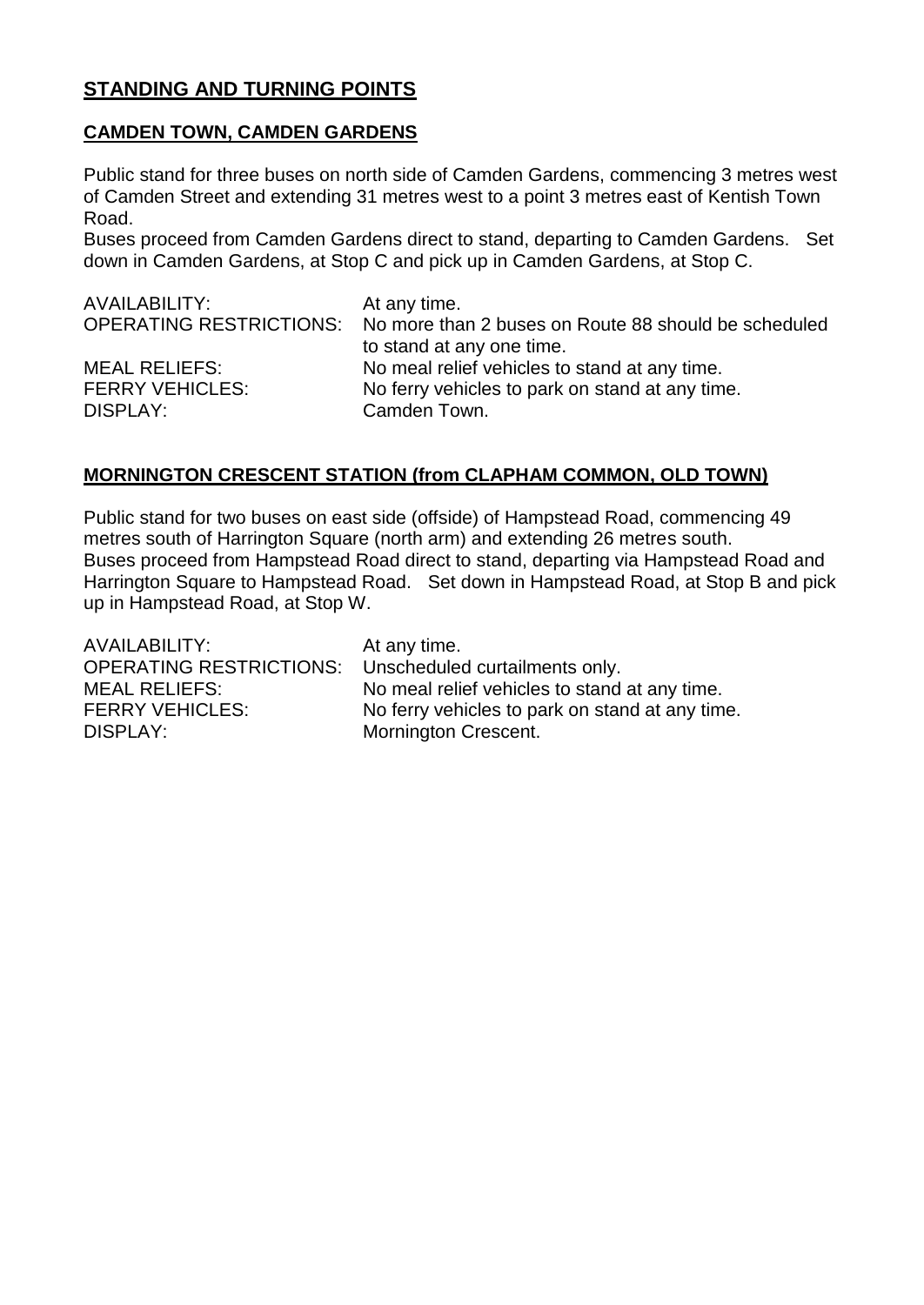## **WARREN STREET STATION, GRAFTON WAY**

Public stand on south side of Grafton Way, commencing 63 metres south west of Gower Street and extending 18 metres south west.

#### From Clapham Common, Old Town.

Buses proceed from Euston Road via Gower Street and Grafton Way to stand, departing via Grafton Way and Tottenham Court Road to Euston Road. Set down in Euston Road, at Stop H and pick up in Euston Road, at Stop V.

## From Camden Town, Camden Gardens.

Buses proceed from Hampstead Road via Euston Road, Gower Street and Grafton Way to stand, departing via Grafton Way and Tottenham Court Road to Hampstead Road. Set down in Hampstead Road, at Stop U and pick up in Hampstead Road, at Stop T.

AVAILABILITY: At any time. OPERATING RESTRICTIONS: Unscheduled curtailments only DISPLAY: Warren Street.

MEAL RELIEFS:<br>
FERRY VEHICLES: No ferry vehicles to park on stand at any time.<br>
No ferry vehicles to park on stand at any time No ferry vehicles to park on stand at any time.

## **OXFORD CIRCUS, HAREWOOD PLACE (from CLAPHAM COMMON, OLD TOWN)**

Public stand for two buses on west side of Harewood Place, commencing 40 metres north of Hanover Square (northern arm) and extending 21 metres south.

Buses proceed from Regent Street via Hanover Street, Hanover Square and Harewood Place to stand, departing via Harewood Place, Holles Street, Cavendish Square and Cavendish Place to Regent Street. Set down in Regent Street, at Stop RB and pick up in Regent Street, at Stop RF.

AVAILABILITY: At any time. OPERATING RESTRICTIONS: Unscheduled curtailments only. MEAL RELIEFS: No meal relief vehicles to stand at any time. FERRY VEHICLES: No ferry vehicles to park on stand at any time. DISPLAY: Oxford Circus.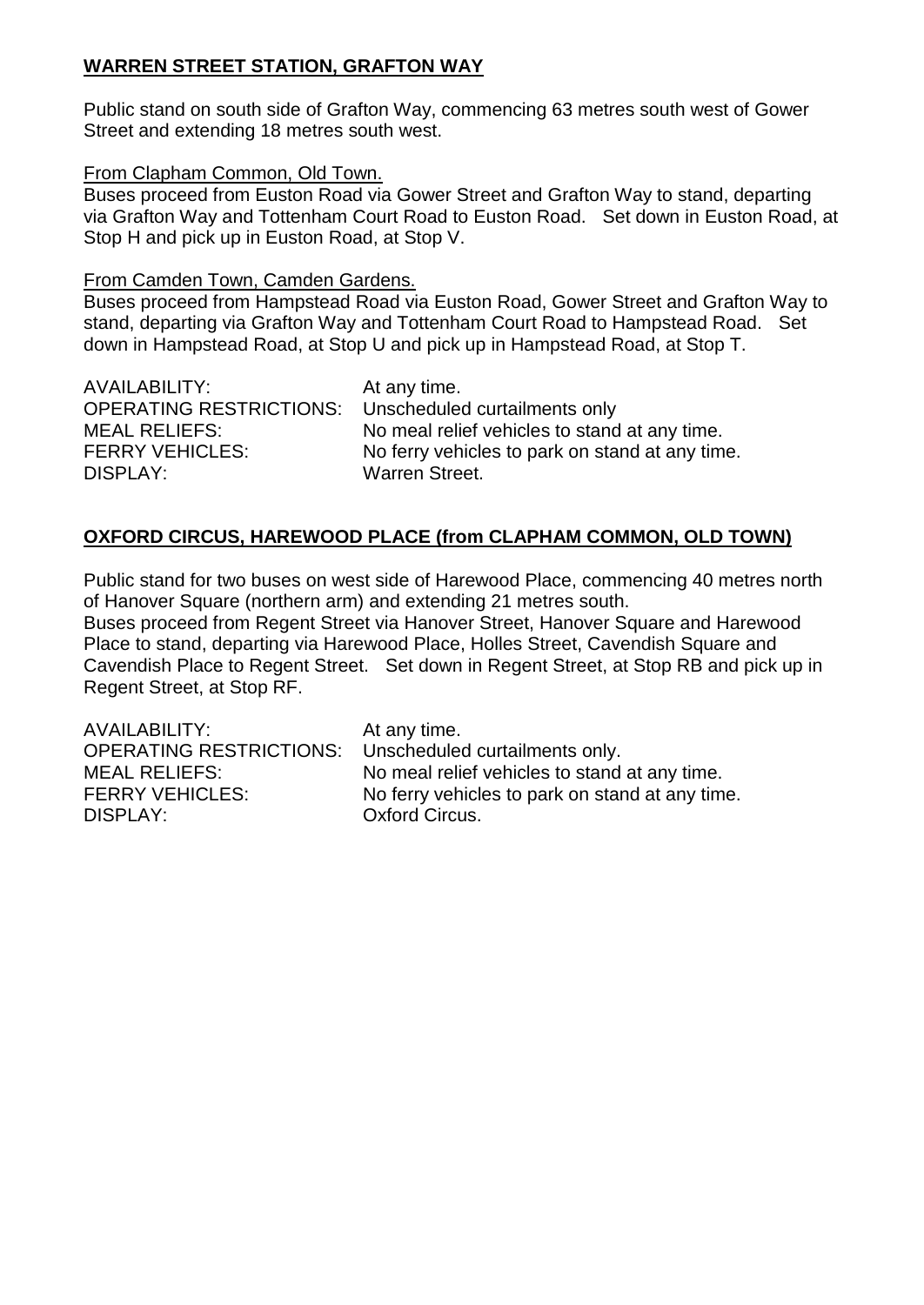### **TRAFALGAR SQUARE, GREAT SCOTLAND YARD (from CLAPHAM COMMON, OLD TOWN)**

Public stand for two buses on north side of Great Scotland Yard in two portions: 1- for one bus, from a point 46 metres east of the eastern kerb line of Whitehall, extending 13 metres west.

2- for one bus, from a point 68.5 metres east of eastern kerb line of Whitehall, extending 13 metres west.

Buses proceed from Whitehall via Great Scotland Yard to stand, departing via Great Scotland Yard, Northumberland Avenue and Charing Cross to Whitehall. Set down in Whitehall and pick up in Whitehall, at Stop N.

| AVAILABILITY:                                                | At any time.                                    |
|--------------------------------------------------------------|-------------------------------------------------|
| <b>OPERATING RESTRICTIONS:</b> Unscheduled curtailments only |                                                 |
| <b>MEAL RELIEFS:</b>                                         | No meal relief vehicles to stand at any time.   |
| <b>FERRY VEHICLES:</b>                                       | No ferry vehicles to park on stand at any time. |
| DISPLAY:                                                     | Trafalgar Square.                               |

## **WESTMINISTER ABBEY (from CLAPHAM COMMON, OLD TOWN)**

Buses proceed from Great Smith Street via Victoria Street, Broad Sanctuary, Parliament Square, Broad Sanctuary and Victoria Street departing to Great Smith Street. Set down in Great Smith Street, at Stop W and pick up in Great Smith Street, at Stop X.

AVAILABILITY: At any time. DISPLAY: Parliament Square.

OPERATING RESTRICTIONS: **Turning Point Only - Buses must not stand**

## **VAUXHALL BUS STATION**

Private offside stand for 6 buses in three sections (24, 37 and 12 metres) in Bondway commencing 1.5 metres north of lamp standard No. 7 and extending overall 106 metres south.

From Clapham Common, Old Town.

Buses proceed from Vauxhall Bus Station direct to stand, departing to Vauxhall Bus Station. Set down in Vauxhall Bus Station, at Stop H and pick up in Vauxhall Bus Station, at Stop D.

From Camden Town, Camden Gardens.

Buses proceed from Vauxhall Bus Station direct to stand, departing to Vauxhall Bus Station. Set down in Vauxhall Bus Station, at Stop H and pick up in Vauxhall Bus Station, at Stop B.

| AVAILABILITY:                  | At any time.                                    |
|--------------------------------|-------------------------------------------------|
| <b>OPERATING RESTRICTIONS:</b> | Unscheduled curtailments only                   |
| <b>MEAL RELIEFS:</b>           | No meal relief vehicles to stand at any time.   |
| <b>FERRY VEHICLES:</b>         | No ferry vehicles to park on stand at any time. |
| DISPLAY:                       | Vauxhall.                                       |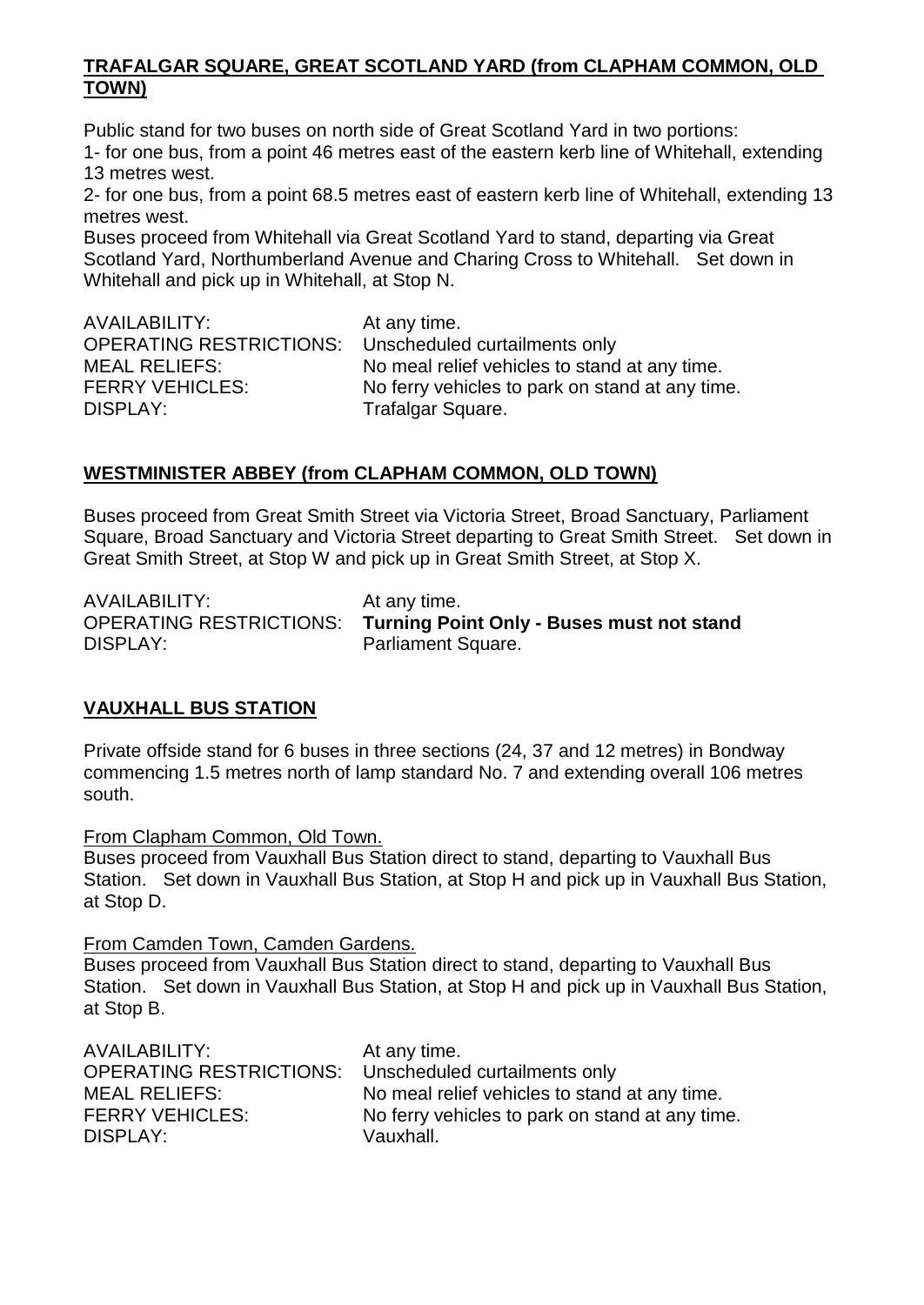## **CLAPHAM COMMON, OLD TOWN**

Private stand for up to nine buses standing abreast in bus parking area at junction of Old Town and Clapham Common North Side (one bus in the northernmost lane; two in each of the remainder).

Buses proceed from Old Town direct to stand, departing to Old Town. Set down in Old Town, at Stop T and pick up in Old Town, at Stop T.

| At any time.                                                                 |
|------------------------------------------------------------------------------|
| OPERATING RESTRICTIONS: No more than 2 buses on Route 88 should be scheduled |
| to stand at any one time.                                                    |
| No meal relief vehicles to stand at any time.                                |
| No ferry vehicles to park on stand at any time.                              |
| Clapham Common.                                                              |
|                                                                              |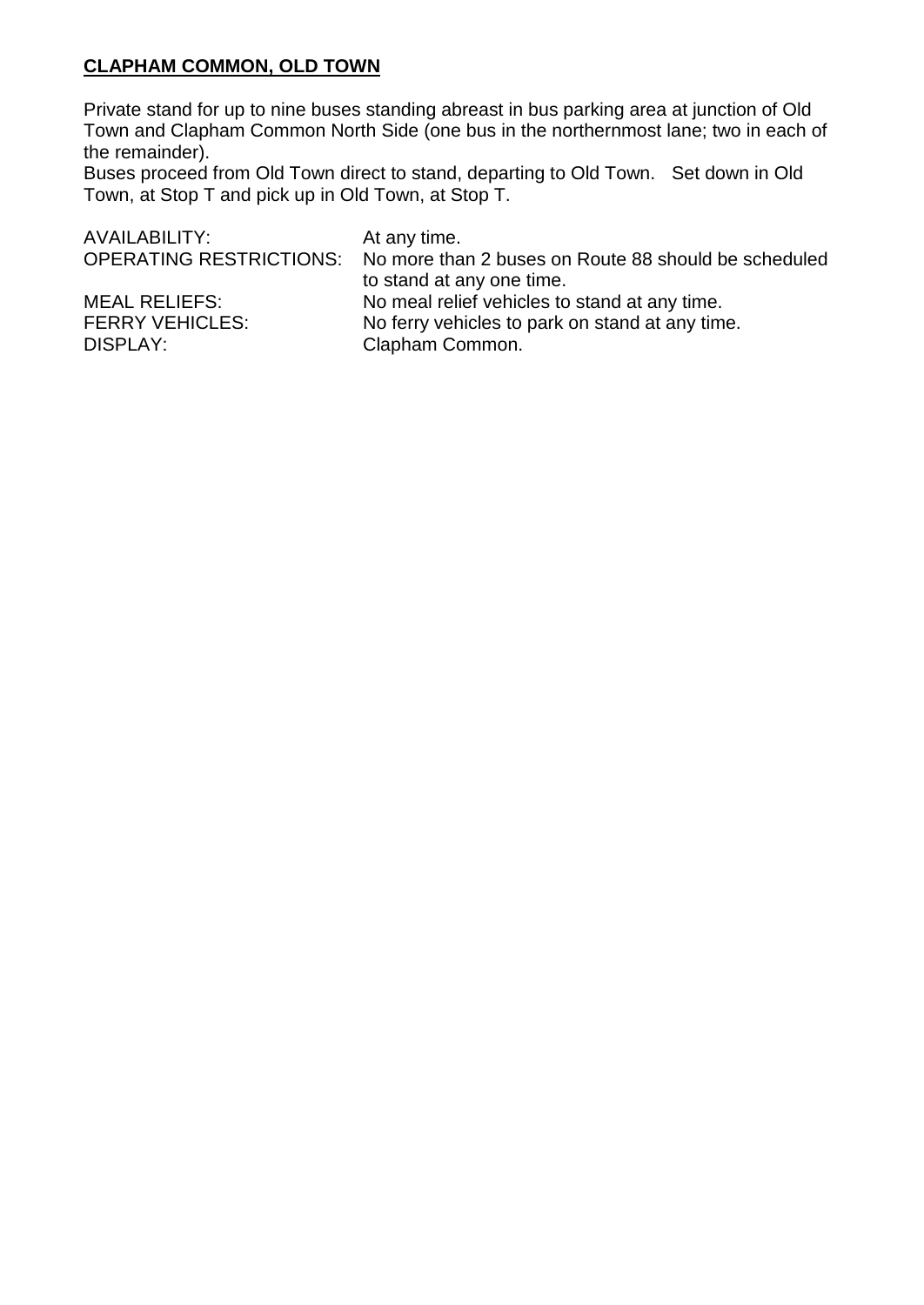#### **PART B - PERFORMANCE STATISTICS**

**Route 88**



| <b>I</b> Period          | 7/08  |           |           |       |           |           |           | /09       |           |       |                  |       |       |
|--------------------------|-------|-----------|-----------|-------|-----------|-----------|-----------|-----------|-----------|-------|------------------|-------|-------|
| 2008/2009                | 94.61 | 95<br>1 Q | 93<br>.42 | 95.12 | 97<br>.52 | .36<br>91 | 95<br>.42 | 91<br>13. | 92<br>.04 | 92.67 | .83<br><b>Q1</b> | 94.39 | 93.82 |
| <b>I</b> Min<br>Standard | 98.00 | 98.00     | 98.00     | 98.00 | 98.00     | 98.00     | 98.00     | 98.00     | 98.00     | 98.00 | 98.00            | 98.00 | 98.00 |





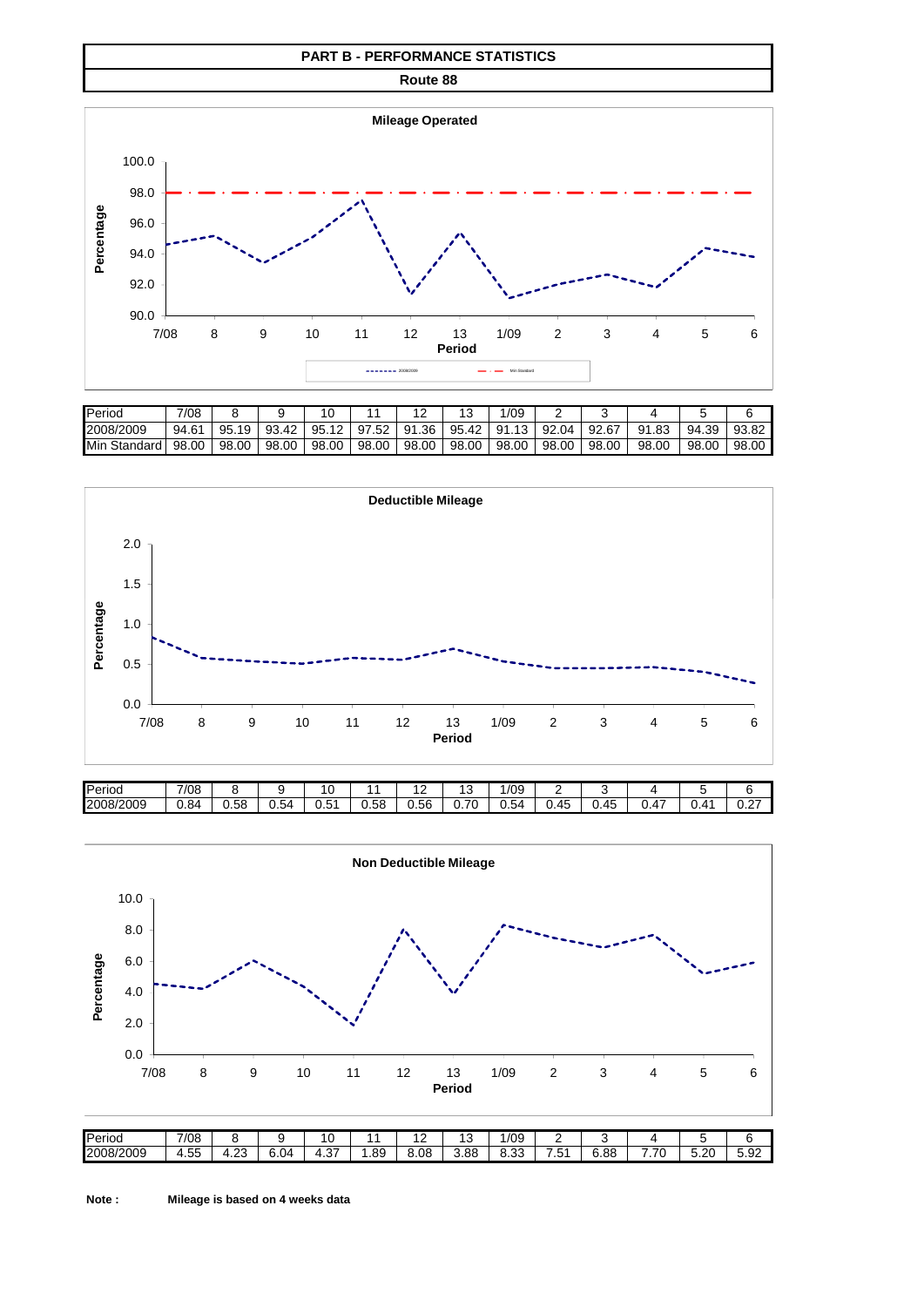#### **PART B - PERFORMANCE STATISTICS**

**Route N88**



| <b>Period</b>   | 7/08  |       |       |           |           |            |       | /09   |           |                   |            |       |       |
|-----------------|-------|-------|-------|-----------|-----------|------------|-------|-------|-----------|-------------------|------------|-------|-------|
| 2008/2009       | 98.38 | 99.01 | 98.98 | 96.<br>78 | 99<br>.38 | 70.<br>91. | 98.34 | 98.81 | 97<br>.90 | 98.3 <sub>1</sub> | 7.88<br>97 | 98.23 | 98.98 |
| Min<br>Standard | 98.00 | 98.00 | 98.00 | 98.00     | 98.00     | 98.00      | 98.00 | 98.00 | 98.00     | 98.00             | 98.00      | 98.00 | 98.00 |



| <b>Period</b> | 7/08 |      |       |                |      | . .            | ں ،                | /09  |                |      |      |      |            |
|---------------|------|------|-------|----------------|------|----------------|--------------------|------|----------------|------|------|------|------------|
| 2008/2009     | 0.28 | 0.00 | ັບ. . | $\sim$<br>◡.∠∠ | 0.06 | 24<br>-<br>◡.∠ | $\sim$<br>∽<br>∪.∪ | 0.19 | $\sim$<br>v.vu | 0.09 | 0.00 | 0.00 | n c<br>--- |

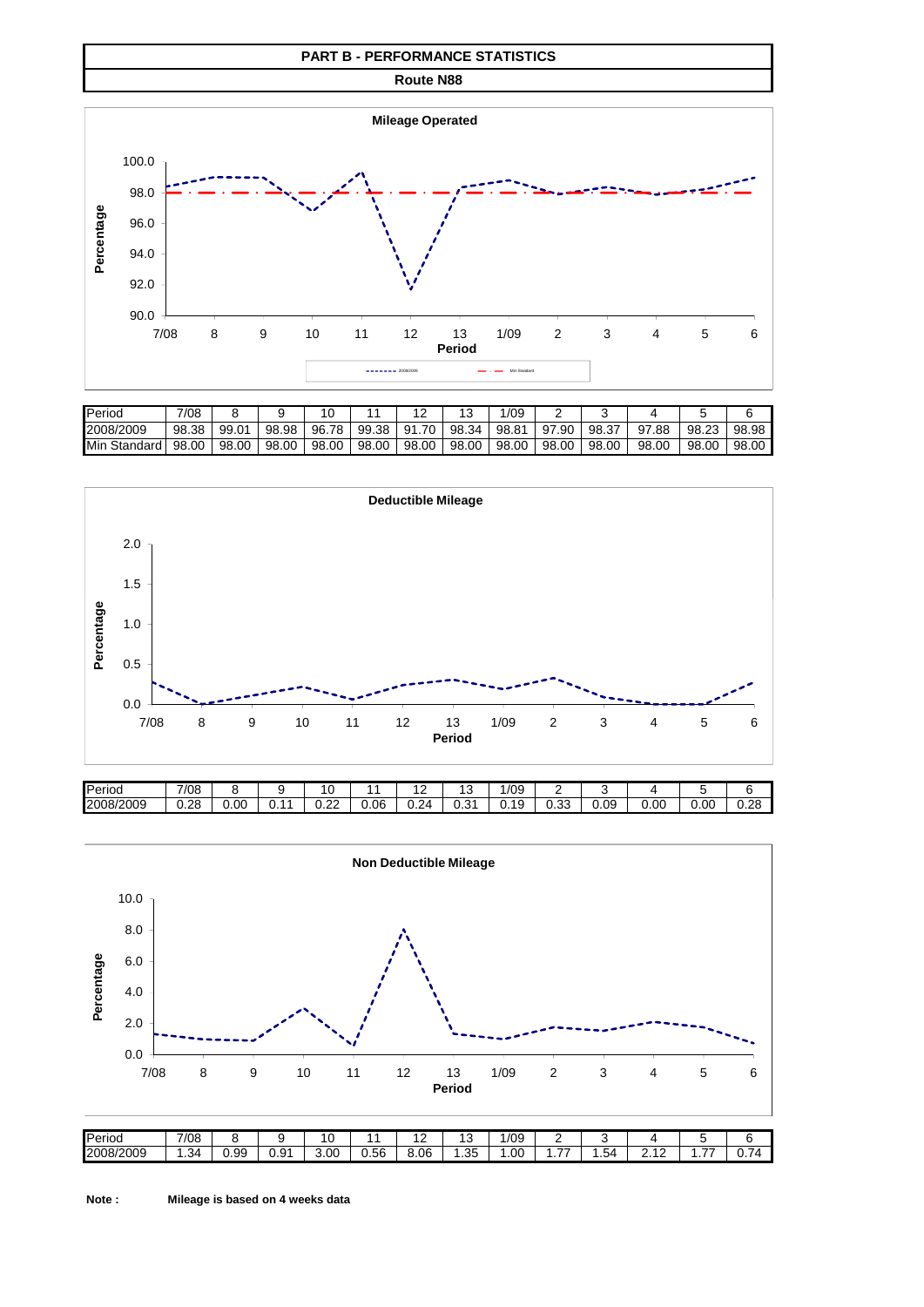

| Period          | 7/08     | . .       |         | 10                  |                       | $\overline{ }$<br>. . | $\overline{A}$<br>ں ا | 1/09         | ╭<br>- | w     |         |                         |         |
|-----------------|----------|-----------|---------|---------------------|-----------------------|-----------------------|-----------------------|--------------|--------|-------|---------|-------------------------|---------|
| 2008/2009       | . 49     | ററ<br>ےں. | .24     | .30                 | $\overline{a}$<br>. . | . .04                 | 07. ا                 | າາ<br>ےں. ا  | .42    | . 65  | . 66    | 70<br>.                 | 1.62    |
| Min<br>Standard | .70<br>. | . 70      | 70<br>. | 70<br><b>U</b><br>. | 70<br>. .             | . .70                 | 70<br>. <i>. .</i>    | 70<br>.<br>ັ | .70    | . .70 | . 70. ، | 7 <sup>c</sup><br>.<br> | 70<br>. |



**Note : Reliability is based on 12 weeks rolling data**